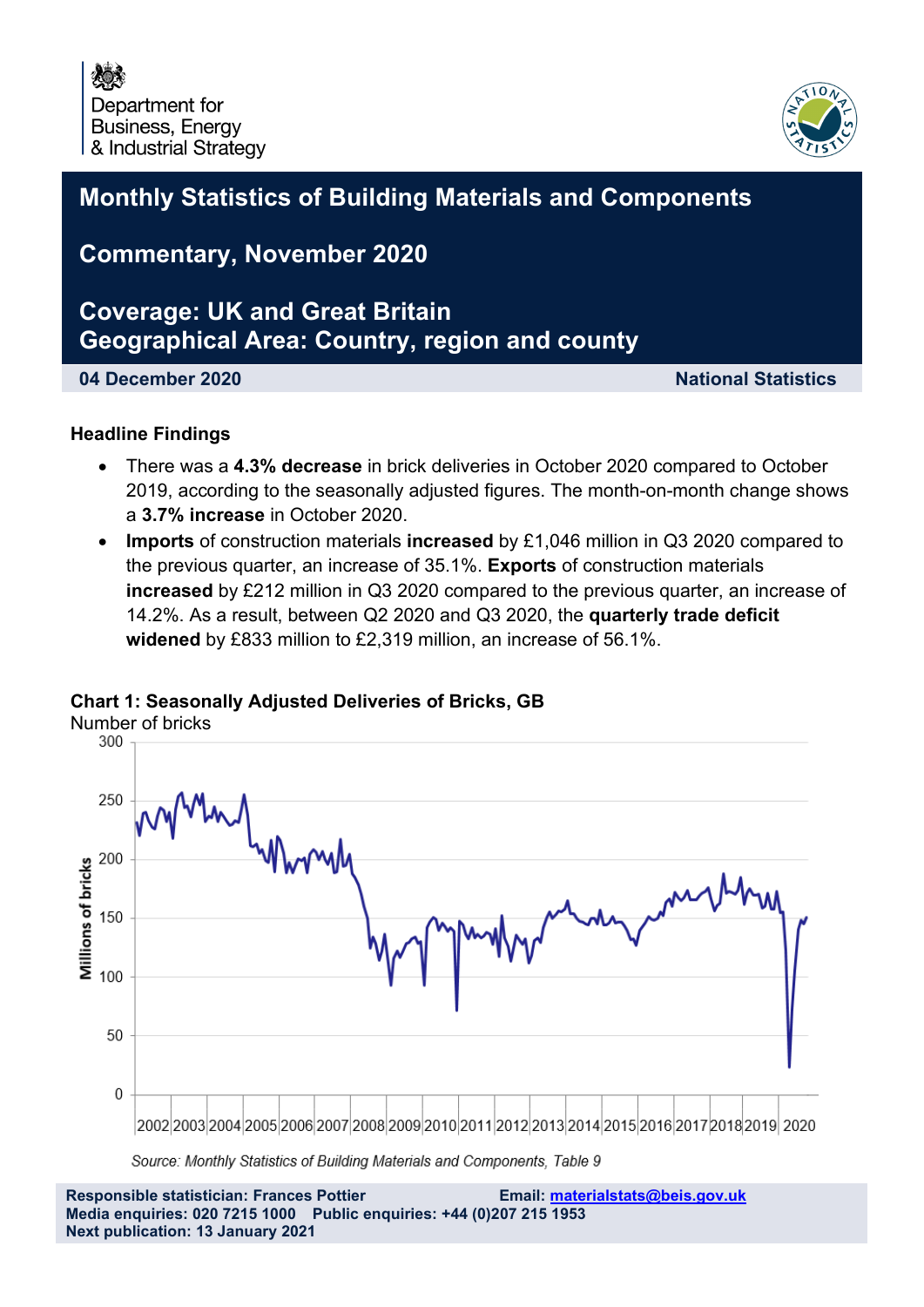## **Contents**

|                                                                                     | 3              |
|-------------------------------------------------------------------------------------|----------------|
|                                                                                     | $\mathbf{3}$   |
|                                                                                     | $\overline{4}$ |
|                                                                                     |                |
|                                                                                     |                |
|                                                                                     | 6              |
|                                                                                     |                |
|                                                                                     |                |
|                                                                                     | 9              |
|                                                                                     |                |
|                                                                                     |                |
|                                                                                     | 12             |
|                                                                                     |                |
| Bank of England Summary of Business Conditions _________________________________ 13 |                |
|                                                                                     | 13             |
|                                                                                     | -13            |
|                                                                                     |                |
|                                                                                     | 15             |
|                                                                                     | 16             |
|                                                                                     | -17            |
|                                                                                     | -19            |
|                                                                                     | 19             |
| Future updates to these statistics                                                  | 19             |
|                                                                                     | 19             |
|                                                                                     | 20             |
|                                                                                     | 20             |
|                                                                                     | 20             |
|                                                                                     | 20             |
| Contact<br><u> 1989 - Johann John Stein, marwolaethau (b. 1989)</u>                 | 21             |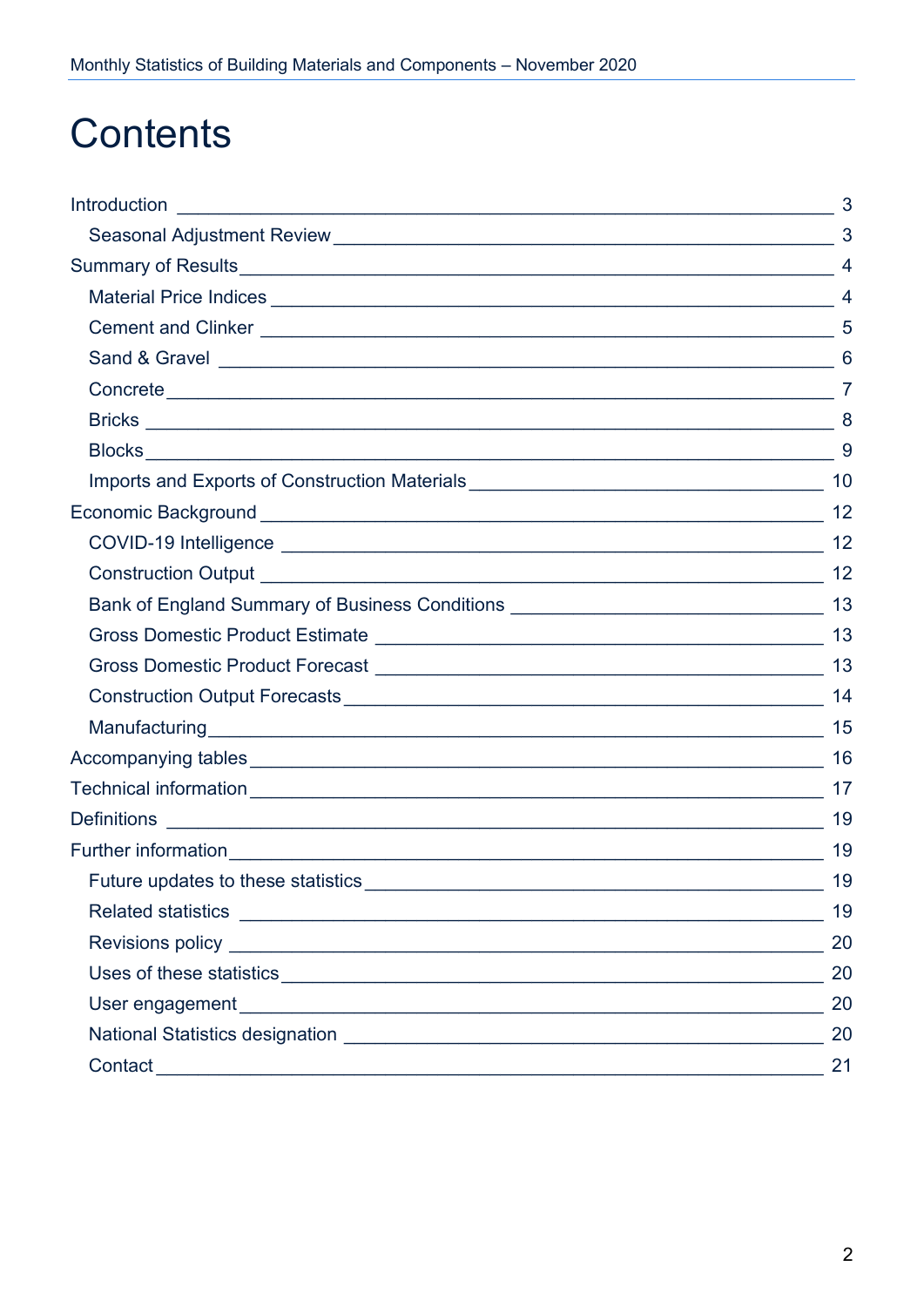## <span id="page-2-0"></span>Introduction

This commentary accompanies the latest Monthly Statistics of Building Materials and Components bulletin, published on the BEIS building materials [web page](https://www.gov.uk/government/organisations/department-for-business-innovation-skills/series/building-materials-and-components-monthly-statistics-2012) on 4<sup>th</sup> December 2020. It provides an overview of recent trends in the data presented in the bulletin.

The bulletin presents the latest detailed information on selected building materials and components. It covers the following building materials statistics:

- Construction material price indices (monthly, UK)
- Sand and gravel sales (quarterly, GB\*)
- Slate production, deliveries and stocks (quarterly, GB)
- Cement and clinker production, deliveries and stocks (annual, GB)
- Bricks production, deliveries and stocks (monthly, GB\*)
- Concrete building blocks production, deliveries and stocks (monthly, GB\*)
- Concrete roofing tiles production, deliveries and stocks (quarterly, GB)
- Ready-mixed concrete deliveries (quarterly, UK)
- Values of overseas imports and exports trades for selected materials and components for use in construction (quarterly, UK)
- Value of EU and Non-EU Trade for selected materials and components for use in construction (annual, UK)

Note: \* Regional figures available

These statistics support analysis of the construction materials market and business planning. They are regularly reported in the construction press and are used for a variety of purposes, including policy development and evaluation concerning the construction products industry, as well as monitoring market trends. Further detail is available in this document under Uses of these [statistics.](#page-19-1)

### <span id="page-2-1"></span>Seasonal Adjustment Review

Seasonally adjusted series for deliveries of bricks, concrete blocks, ready-mixed concrete and sales of sand & gravel are published in this bulletin. The purpose of correcting the reported series is to allow for seasonal factors such as winter weather (including the reduction in hours of daylight, and frost and rain) and other seasonal events such as Christmas and Easter. Thus, seasonally adjusted figures show the underlying trend more clearly. Further information can be found in this document under [Technical Information.](#page-16-0)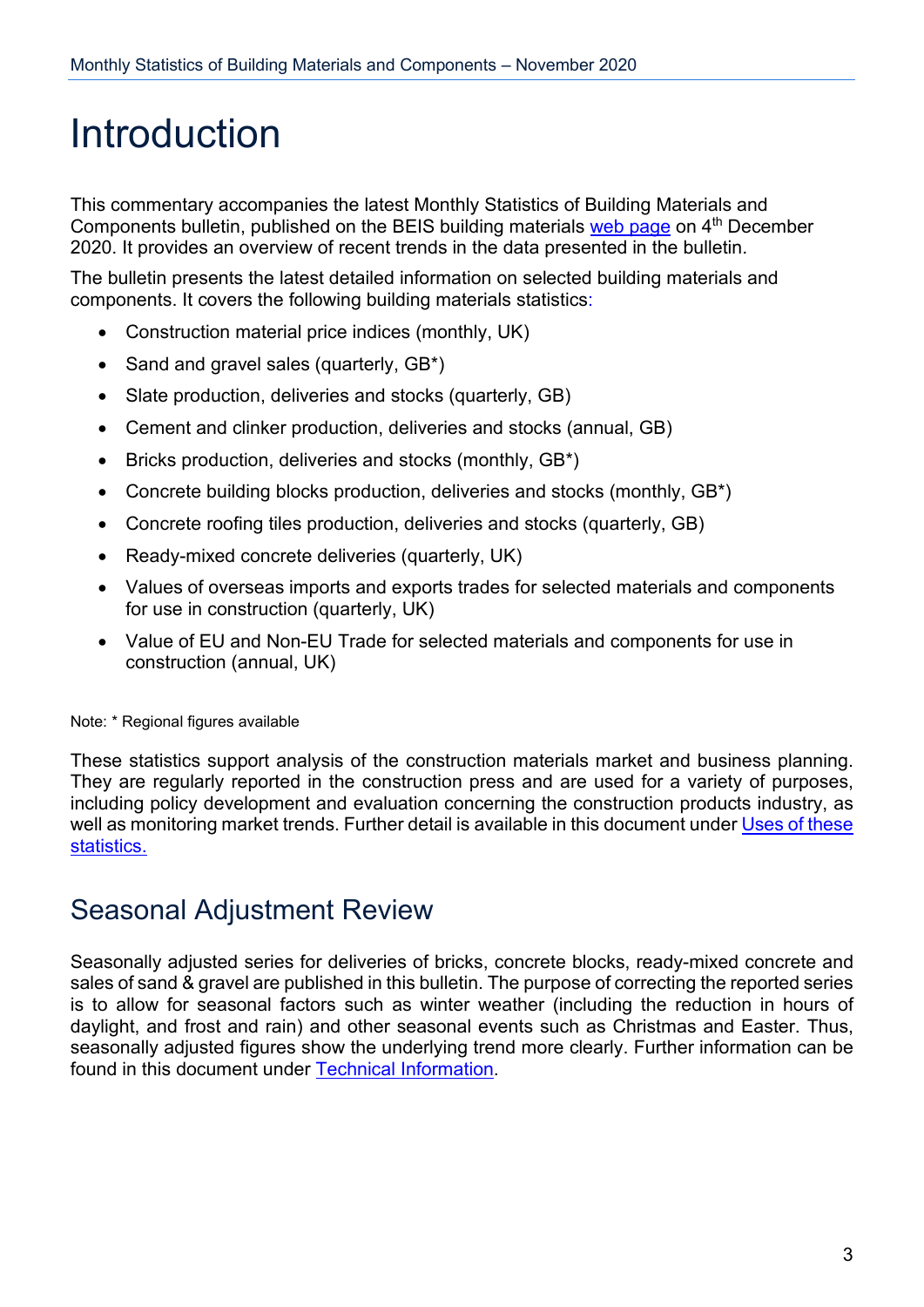# <span id="page-3-0"></span>Summary of Results

### <span id="page-3-1"></span>Material Price Indices

• All price indices series have been rebased to 2015 = 100 for the November 2020 release of this publication (published 4th December 2020).

#### **Chart 2: Construction Material Price Indices, UK**

Index, 2015 = 100



Source: Monthly Statistics of Building Materials and Components, Table 1

#### **Year-on-year change (October 2019 to October 2020)**

| New Housing           | 1.9%    |
|-----------------------|---------|
| <b>Other New Work</b> | 1.5%    |
| Repair & Maintenance  | $1.2\%$ |
| All Work              | 1.6%    |

#### **Month-on-month change (September 2020 to October 2020)**

| New Housing           | 1.3%    |
|-----------------------|---------|
| <b>Other New Work</b> | $0.7\%$ |
| Repair & Maintenance  | $1.4\%$ |
| All Work              | በ 9%    |

• Looking at the longer-term change, the material price index of **'All Work' increased by 1.6%** in October 2020 compared to the same month the previous year.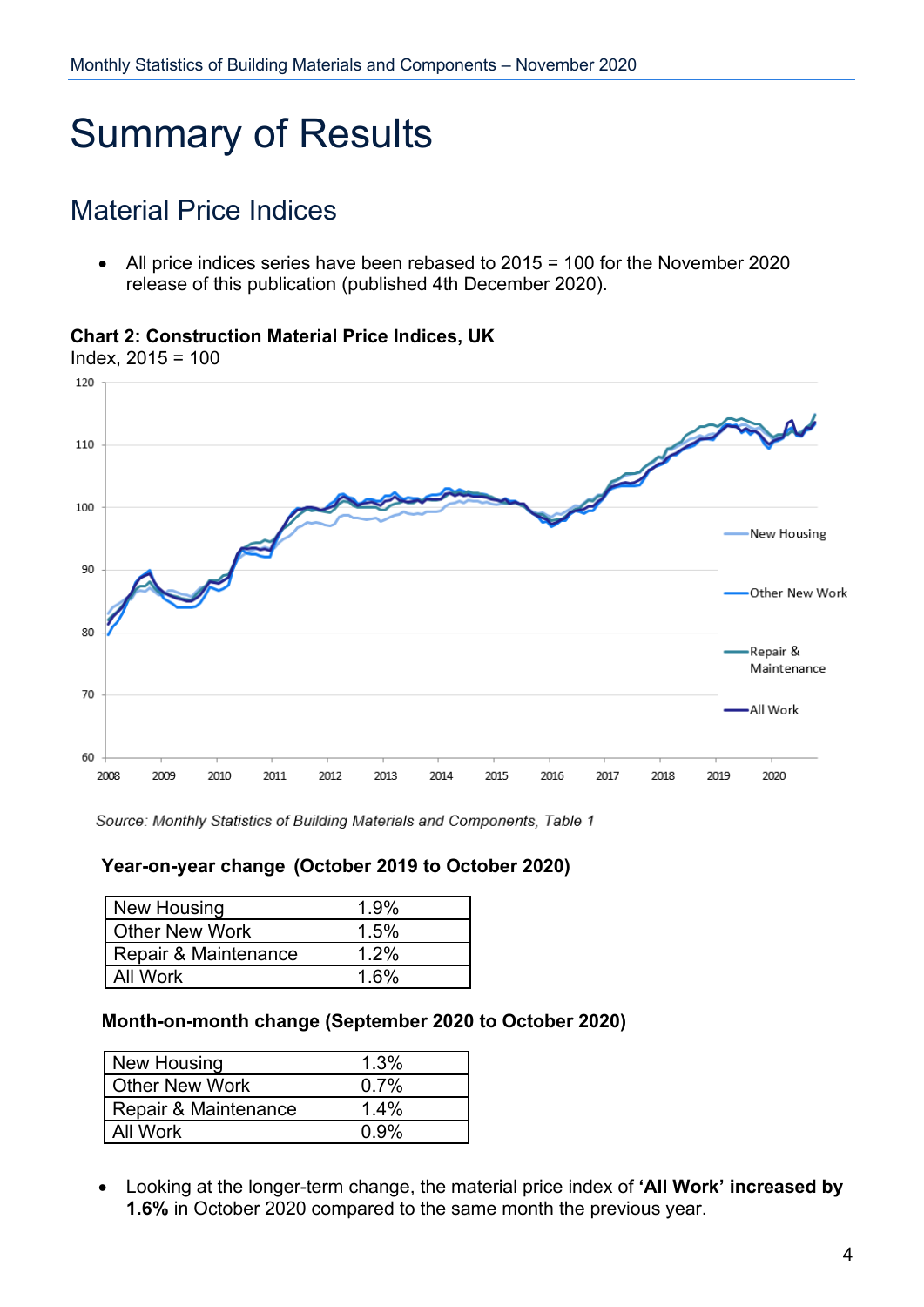#### **Table 1: Construction materials experiencing the greatest price increases and decreases in the 12 months to October 2020, UK**

| <b>Construction Materials</b>              | % change on a<br>year earlier |  |
|--------------------------------------------|-------------------------------|--|
| <b>Greatest price increases</b>            |                               |  |
| Imported plywood                           | 6.2                           |  |
| Pipes and fittings (flexible)              | 6.1                           |  |
| Insulating materials (thermal or acoustic) | 5.5                           |  |
| Greatest price decreases                   |                               |  |
| Concrete reinforcing bars                  | -3.6                          |  |
| Screws etc.                                | -24                           |  |

The aggregated construction material price index hides larger price movements for some specific products and materials. The three largest increases and decreases are presented here.

*Source: Monthly Statistics of Building Materials and Components, Table 2*

### <span id="page-4-0"></span>Cement and Clinker

#### **Chart 3: Production of Cement and Clinker, GB**

Percentage change over previous year (%)



Cement production fell by 1.3% to 9.1 million tonnes in 2019, compared to the previous year. This fall in cement production follows a fall of 1.7% to 9.2 million tonnes in 2018. Pre-recession production peaked in 2007 at 11.9 million tonnes.

Production of Clinker rose by 1.2% to 7.8 million tonnes in 2019, compared to the previous year. This rise in clinker production follows a fall of 1.1% to 7.7 million tonnes in 2018. Pre-recession production stood at 10.2 million tonnes in 2007.

Source: Monthly Statistics of Building Materials and Components, Table 8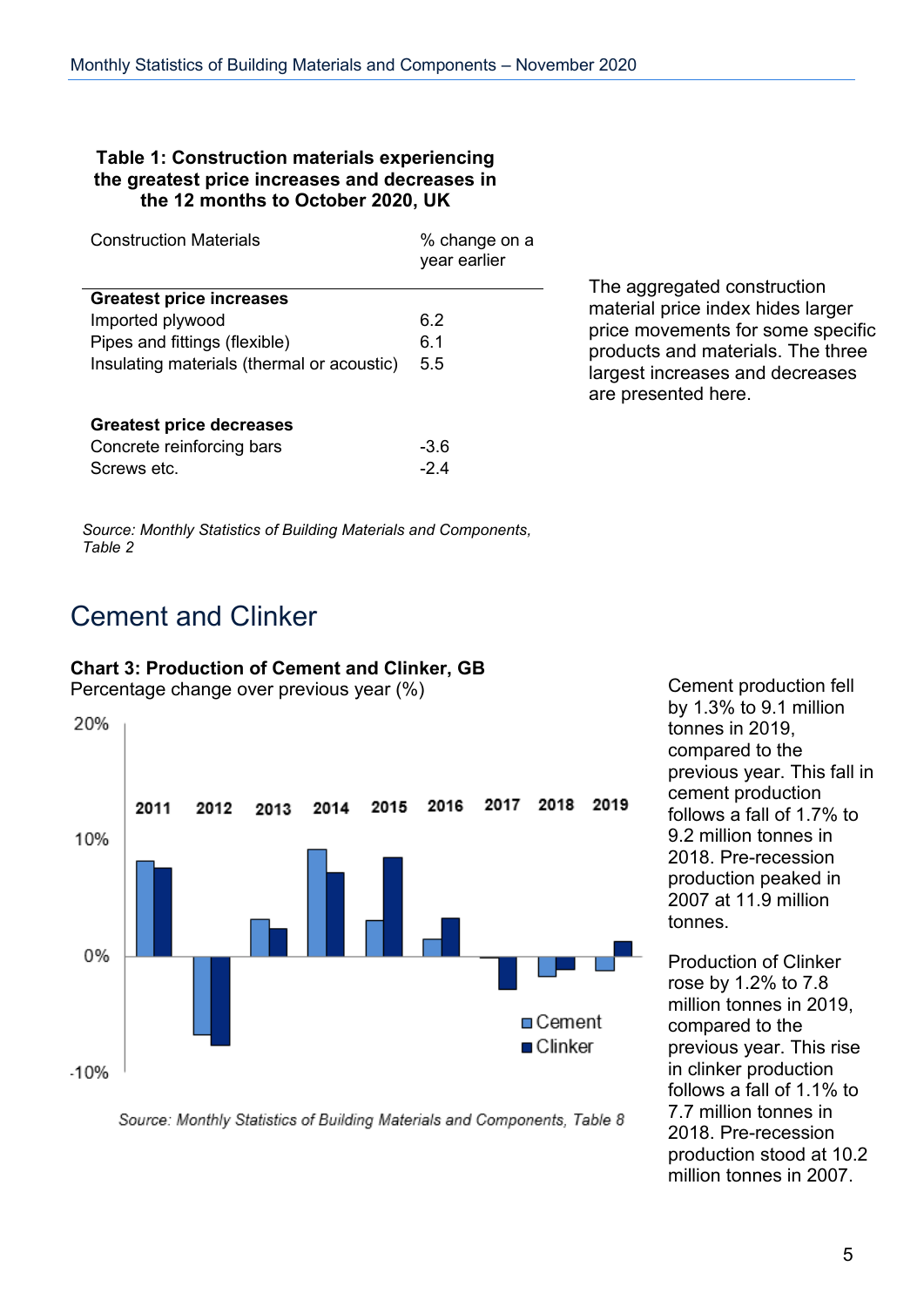### <span id="page-5-0"></span>Sand & Gravel

## 30 25 20 Millions of tonnes 15  $10$ 5  $\overline{0}$ 2002 2003 2004 2005 2006 2007 2008 2009 2010 2011 2012 2013 2014 2015 2016 2017 2018 2019 2020

### **Chart 4: Seasonally Adjusted Sales of Sand & Gravel, GB**

Weight of sand & gravel

- Sales of sand & gravel **increased** by **37.5%** in Quarter 3 2020 compared to Quarter 2 2020, according to the seasonally adjusted data.
- This followed a decrease of 27.9% in Quarter 2 2020.
- Comparing Quarter 3 2020 to the same quarter in the previous year, sales have **decreased** by **5.4%**.
- Seasonally adjusted sales of sand & gravel have consistently remained below levels typically seen before the recession of 2008 to 2009 and have dropped recently due to the Covid-19 pandemic.
- From Quarter 1 2019, sand and gravel data reported in this publication includes recycled material.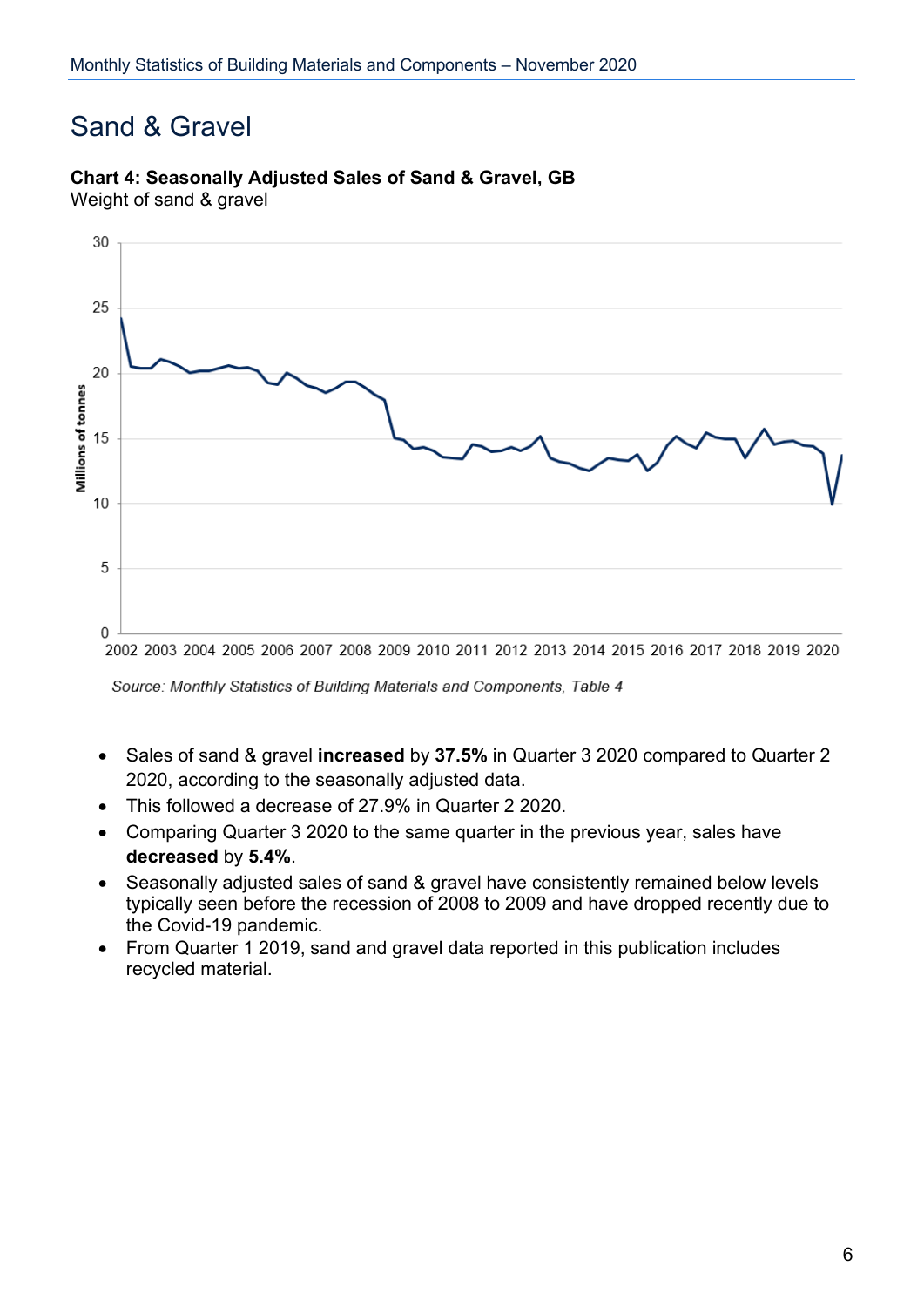### <span id="page-6-0"></span>**Concrete**



#### **Chart 5: Seasonally Adjusted Sales of Ready-Mixed Concrete, GB** Volume of concrete

- Ready-mixed concrete sales **decreased** by **30.5%** in Quarter 2 2020 compared to Quarter 1 2020, according to the seasonally adjusted data.
- This followed a 9.4% decrease in Quarter 1 2020.
- Sales in Quarter 2 2020 **decreased** by **39.4%** compared to the same quarter in the previous year, following a 14.3% decrease in Quarter 1 2020, on the same basis.
- After the 2008 to 2009 recession, seasonally adjusted sales of ready-mixed concrete had been recovering steadily since Q2 2012, until the recent drop due to the Covid-19 pandemic.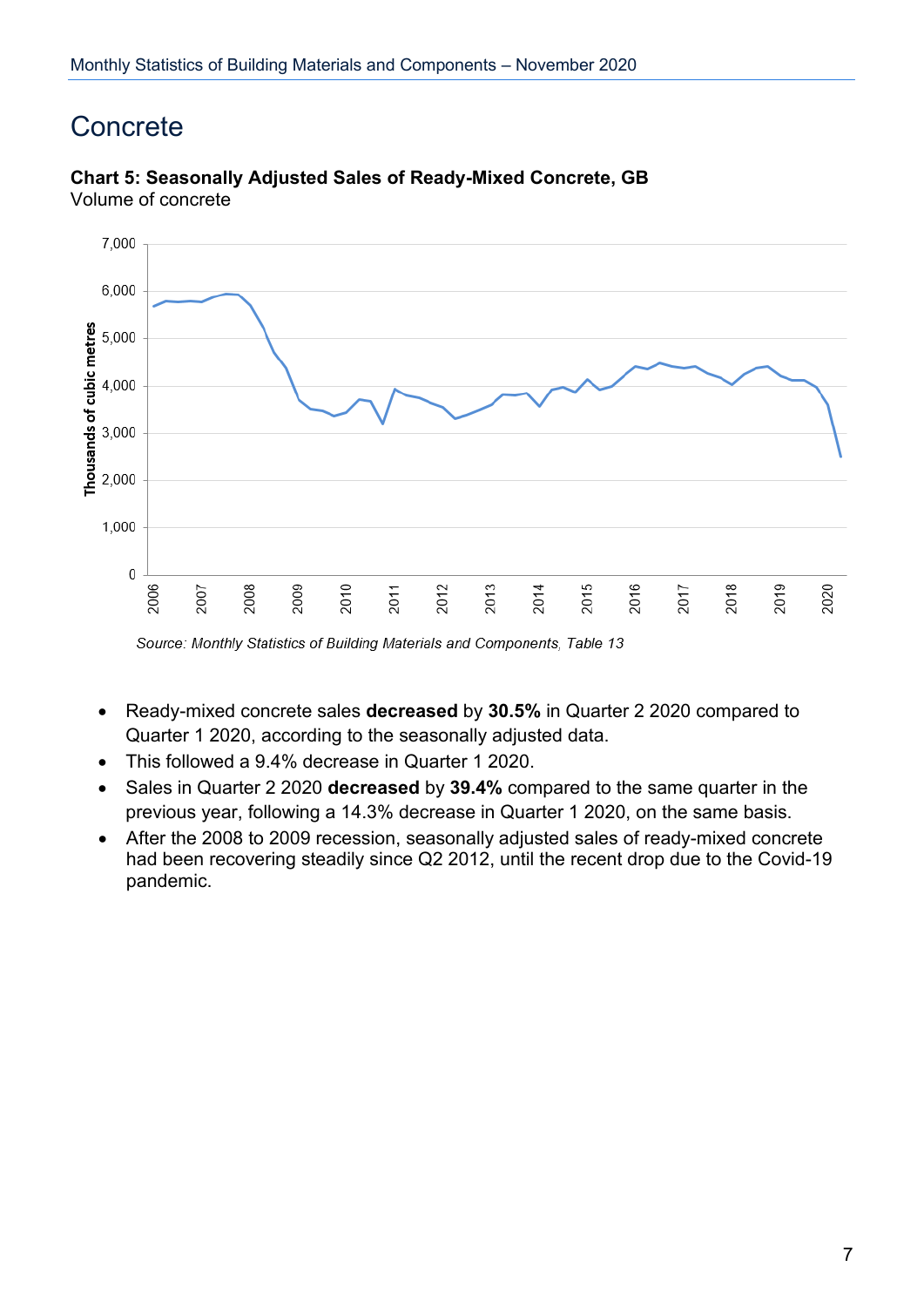### <span id="page-7-0"></span>**Bricks**



#### **Chart 6: Seasonally Adjusted Deliveries of Bricks, GB** Number of bricks

- There was a **4.3% decrease** in brick deliveries in October 2020 compared to October 2019, according to the seasonally adjusted figures.
- This followed an 15.0% decrease in September 2020, on the same basis.
- The month-on-month change shows a **3.7% increase** in October 2020.
- This followed a 1.8% decrease in September 2020, on the same basis.
- Deliveries of bricks declined during the recession of 2008 to 2009. They have recovered slowly since 2013, until the recent drop due to the Covid-19 pandemic.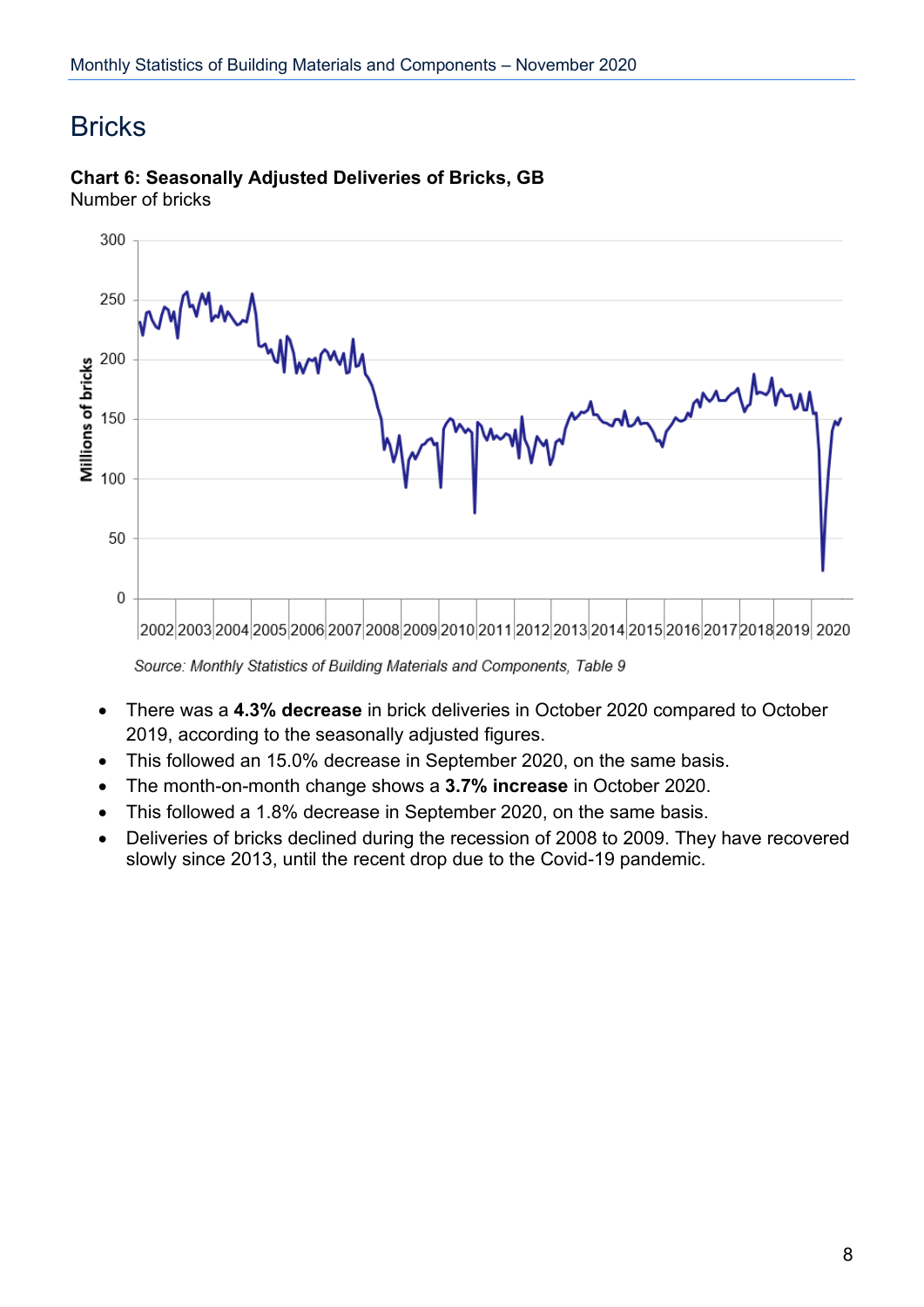### <span id="page-8-0"></span>**Blocks**



#### **Chart 7: Seasonally Adjusted Deliveries of Concrete Blocks, GB** Area of concrete blocks

- There was a **2.5% increase** in concrete block deliveries in October 2020 compared to October 2019, according to the seasonally adjusted figures.
- This followed a 1.3% decrease in September 2020, on the same basis.
- The month-on-month change shows a **1.4% decrease** in October 2020.
- This followed a 5.8% increase in September 2020, on the same basis.
- Concrete block deliveries declined during the recession of 2008 to 2009. The general trend has been one of growth since 2013, until the recent drop due to the Covid-19 pandemic.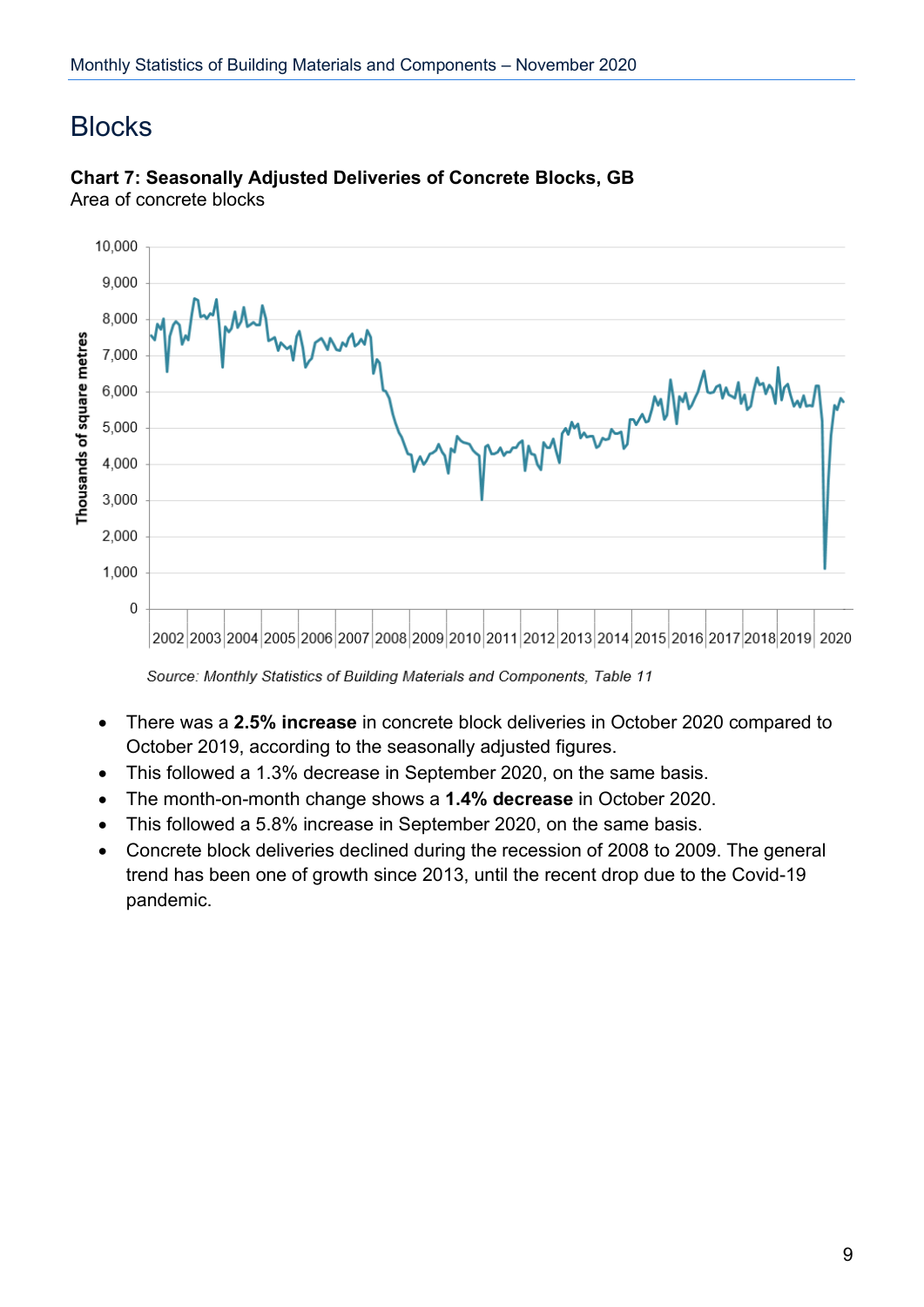### <span id="page-9-0"></span>Imports and Exports of Construction Materials

### 5000 4000 3000 Imports E Million 2000 1000 **Exports**  $\overline{0}$ 1984 1989 1994 1999 2004 2009 2014 2019

**Chart 8: Exports and Imports of Construction Materials, UK**  Value in pounds sterling

- **Imports** of construction materials **increased** by £1,046 million in Q3 2020 compared to the previous quarter, **an increase** of 35.1%.
- **Exports** of construction materials **increased** by £212 million in Q3 2020 compared to the previous quarter, **an increase** of 14.2%.
- As a result, between Q2 2020 and Q3 2020, the **quarterly trade deficit widened** by £833 million to £2,319 million, **an increase** of 56.1%.
- Over the period from Quarter 1 1984 to Quarter 3 2020, construction materials imports have increased, on average (per quarter), by 3.3%. Over the same period, exports increased by an average of 1.5% per quarter.
- The trade deficit was historically at its smallest throughout the 1990s, with a mean of £309 million over this period. This trade deficit was 24% of the value of imports. As of Quarter 3 2020, the trade deficit is £2,319 million, 58% of the value of imports.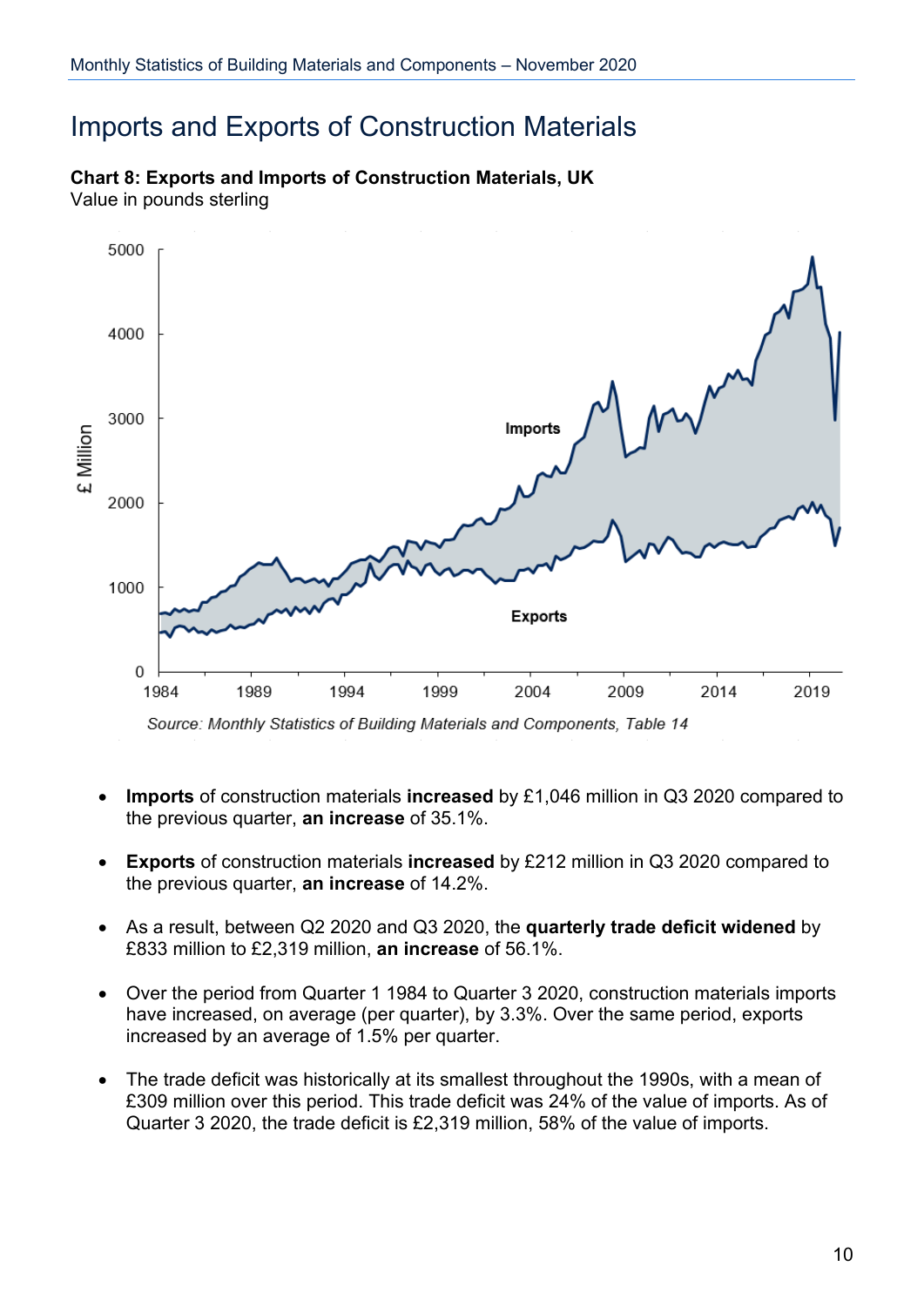| <b>Top-5 Exported</b>         |           | <b>Top-5 Imported</b>          |           |
|-------------------------------|-----------|--------------------------------|-----------|
| <b>Materials</b>              | £ million | <b>Materials</b>               | £ million |
| <b>Electrical Wires</b>       | 879       | <b>Electrical Wires</b>        | 1,936     |
| Paints & Varnishes            | 752       | Lamps & Fittings               | 983       |
| Plugs & Sockets               | 476       | Sawn Wood> 6mm thick           | 799       |
| Air Conditioning<br>Equipment | 403       | Air Conditioning<br>Equipment  | 666       |
| Lamps & Fittings              | 385       | <b>Central Heating Boilers</b> | 622       |

#### **Table 2: Top-5 Exported and Imported Construction Materials in 2019**

The top five exported materials in 2019 accounted for 37% of total construction material exports.

The top five imported construction materials in 2019 accounted for 28% of total construction material imports.

*Source: Monthly Statistics of Building Materials and Components, Table 14*

#### **Table 3: UK Trade of Construction Materials with EU and Non-EU Countries, 2019**

| <b>All Building Materials &amp; Components</b> |        |        |
|------------------------------------------------|--------|--------|
| £ million (% of total trade in italics)        | FU     | Non-EU |
| Imports                                        | 10,778 | 7,366  |
|                                                | 59%    | 41%    |
| <b>Exports</b>                                 | 4,336  | 3,367  |
|                                                | 56%    | 44%    |

Compared to prerecession levels in 2007, the share of total UK construction material exports going to the EU has declined from 70% to 56%.

*Source: Monthly Statistics of Building Materials and Components, Table 15*

#### **Table 4: Top 5 UK Export and Import Markets for Construction Materials in 2019** The top five export markets

| <b>Top-5 Export</b> |           | Top-5 Import       |           |
|---------------------|-----------|--------------------|-----------|
| <b>Markets</b>      | £ million | <b>Markets</b>     | £ million |
| Republic of Ireland | 1,219     | China              | 3,190     |
| Germany             | 763       | Germany            | 2,412     |
| <b>USA</b>          | 705       | Italy              | 1,003     |
| France              | 646       | Spain              | 932       |
| <b>Netherlands</b>  | 571       | <b>Netherlands</b> | 857       |

*Source: HMRC Overseas Trade Statistics* 

*The ['Rotterdam Effect'](http://www.publications.parliament.uk/pa/ld200708/ldhansrd/text/81126w0010.htm#81126w0010.htm_spnew6) (also known as the 'Antwerp Effect') may affect trade figures. This is explained in detail by [HM Revenue &](https://www.uktradeinfo.com/statistics/noneuoverseastrade/aboutoverseastradestatistics/user%20support/edicom_rotterdam_effect_2005.pdf)  [Customs.](https://www.uktradeinfo.com/statistics/noneuoverseastrade/aboutoverseastradestatistics/user%20support/edicom_rotterdam_effect_2005.pdf)*

comprised 51% of total construction materials exports in 2019. The Republic of Ireland remains the largest market, despite having shrunk from a prerecession peak of 27% of total exports in 2007, to 16% in 2019.

The top 5 import markets comprised 46% of total construction materials imports in 2019. 18% of all imports are from China.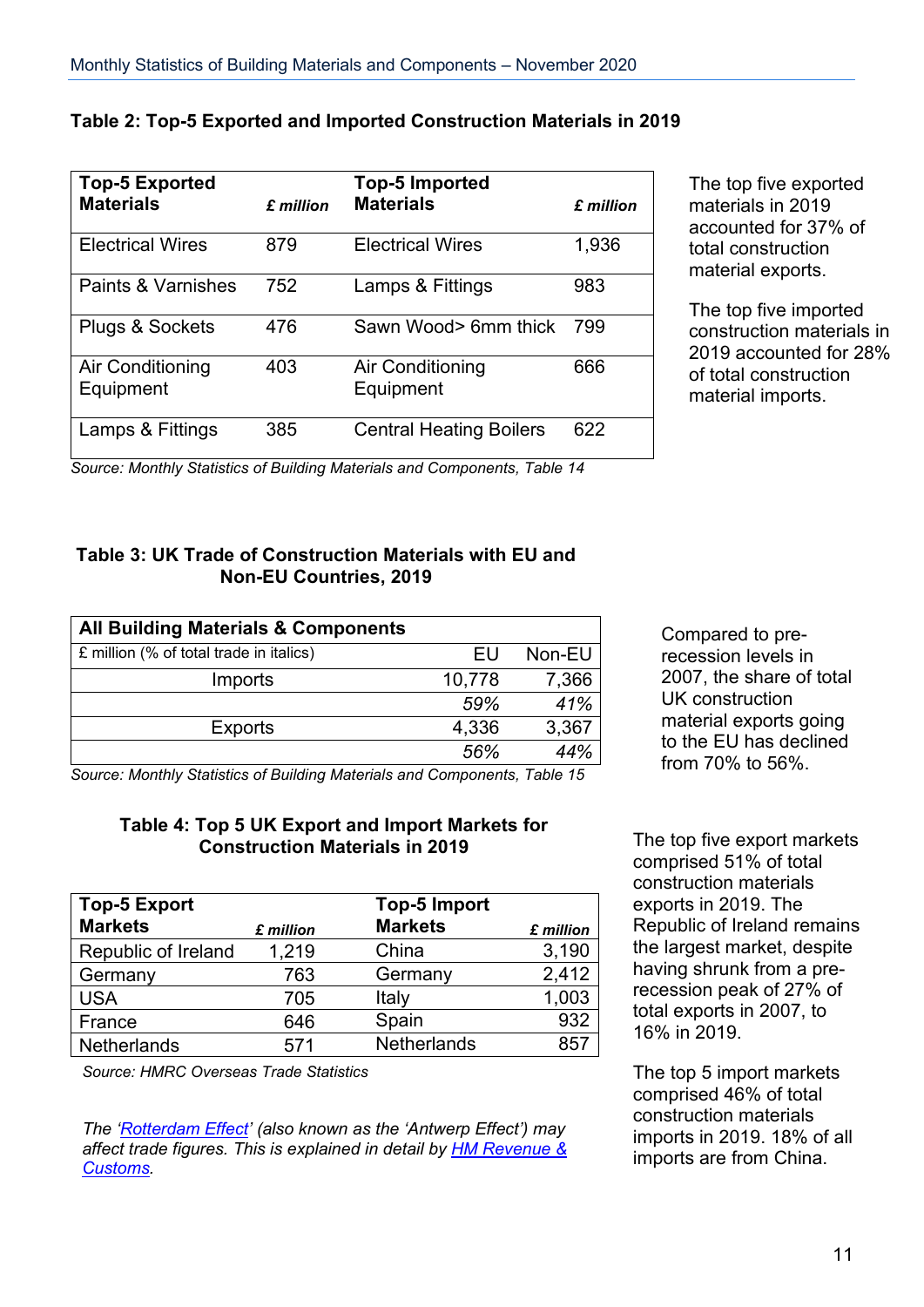## <span id="page-11-0"></span>Economic Background

### <span id="page-11-1"></span>COVID-19 Intelligence

The **Office for National Statistics** published further information from their fortnightly [Business](https://www.ons.gov.uk/economy/economicoutputandproductivity/output/datasets/businessimpactofcovid19surveybicsresults)  [Impact of Coronavirus Survey \(BICS\)](https://www.ons.gov.uk/economy/economicoutputandproductivity/output/datasets/businessimpactofcovid19surveybicsresults) on 19<sup>th</sup> November 2020, relating to 19<sup>th</sup> October to 1<sup>st</sup> November 2020:

*Key points:*

- Weighted by count, 86.1% of construction firms said they were currently trading and had been for more than the last two weeks, compared with an all industry average of 79.2%. 3.1% had started trading in the last two weeks after a pause in trading.
- Weighted by turnover, 4.2% of construction firms still trading said their turnover had decreased by more than 50%. A further 13.2% said turnover had decreased by between 20% and 50%, and 22.8% said it had decreased by up to 20%.
- Weighted by employment, the average proportion of the workforce on partial or furlough leave was 2.3% for construction businesses which had not permanently stopped trading.
- Weighted by count, 30.7% of construction firms who have not permanently stopped trading applied for the Job Retention Bonus.

## <span id="page-11-2"></span>Construction Output

The most recent provisional **[construction output](https://www.ons.gov.uk/businessindustryandtrade/constructionindustry/bulletins/constructionoutputingreatbritain/september2020newordersandconstructionoutputpriceindicesjulytoseptember2020)** figures for September 2020 and Q3 2020 were published by the **Office for National Statistics** on 12<sup>th</sup> November 2020.

#### *Key points:*

- Construction output grew by 2.9% in the month-on-month all work series in September 2020, driven by increases in both new work (2.7%) and repair and maintenance (3.4%); this is the fifth consecutive month of growth but the lowest rise in that time.
- The level of construction output in September 2020 was 7.3% below that in February 2020, with only infrastructure and private new housing having returned to above their prepandemic levels of output; all other types of work in September 2020 have yet to recover, with public new housing the furthest below its February 2020 level at 29.4%.
- Quarterly construction output grew by a record 41.7% in Quarter 3 (July to Sept) 2020 compared with Quarter 2 (Apr to June) 2020; this was driven by record quarterly growth in both new work (40.8%) and repair and maintenance (43.4%).
- The increase in new work (40.8%) in Quarter 3 2020 was because of record quarterly growth in all new work sectors; the largest contributor was private new housing, which grew by 84.4% in Quarter 3 2020 compared with Quarter 2 2020.
- The increase in repair and maintenance (43.4%) in Quarter 3 2020 was because of record growth in all repair and maintenance sectors; the largest contributor was private housing repair and maintenance, which grew by 70.9% in Quarter 3 2020 compared with Quarter 2 2020.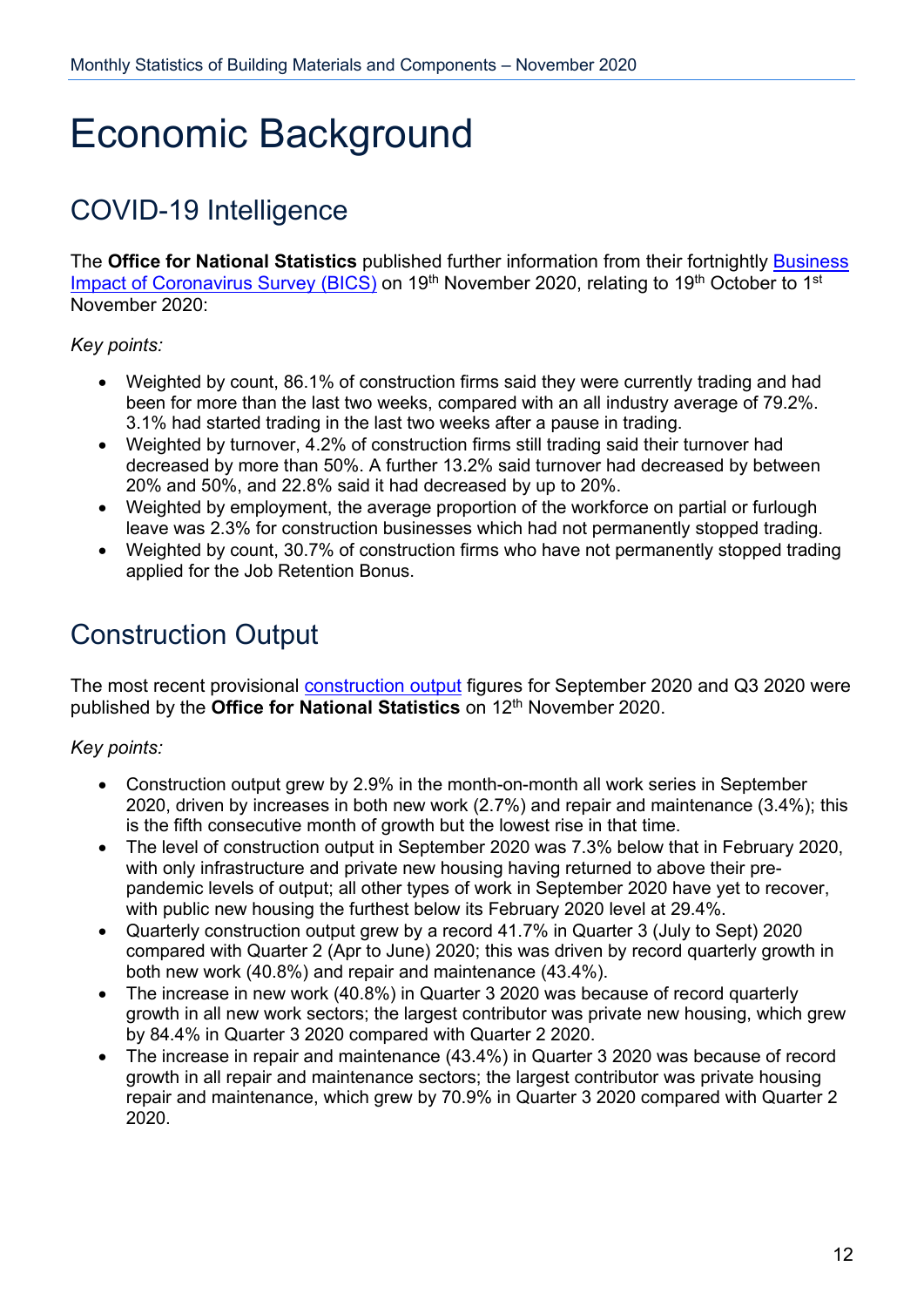### <span id="page-12-0"></span>Bank of England Summary of Business Conditions

The **Bank of England** published its most recent update to the [Agents' Summary of Business](https://www.bankofengland.co.uk/agents-summary/2020/2020-q3)  [Conditions](https://www.bankofengland.co.uk/agents-summary/2020/2020-q3) on 17<sup>th</sup> September 2020, covering intelligence gathered between mid-July and late August 2020.

#### *Key points:*

- Contacts reported strong demand in public sector work, in part supported by a government scheme to fund infrastructure projects, which resulted in some projects being brought forward. Housebuilding activity was also reported to have picked up, though mostly to complete projects, rather than start new ones. While housing market activity had recently picked up, contacts were uncertain about how long that upturn would be sustained, and so were cautious about the outlook for housebuilding.
- Smaller builders said there had been an increase in home maintenance and improvement work, as households reassessed their living and working space during lockdown. By contrast, demand for office-related work was muted as companies considered the return to onsite working and their need for office space in future.
- Many contacts said that they were operating at near full capacity in order to catch up on time lost during the pandemic and complete projects. They reported taking a variety of measures to maintain operating capacity while observing social distancing requirements, such as extending site working hours and providing personal protective equipment. Nonetheless, turnover this year was still likely to be lower compared with a year ago.

### <span id="page-12-1"></span>Gross Domestic Product Estimate

The **Office for National Statistics** published their [estimate](https://www.ons.gov.uk/economy/grossdomesticproductgdp/bulletins/gdpmonthlyestimateuk/september2020) of gross domestic product for September 2020 and  $Q3$  2020 on  $12<sup>th</sup>$  November 2020.

*Key points:*

- <span id="page-12-2"></span>• GDP grew by 15.5% in Q3 (July to Sept) 2020. The services sector grew by 14.2% in Q3 2020, production grew by 14.3% and construction grew by 41.7% in the same period.
- GDP grew by 1.1% in September 2020 compared with August 2020, following growth of 2.1% in August 2020. This is the fifth consecutive monthly increase following a record fall of 19.5% in April 2020. September 2020 GDP is now 22.9% higher than its April 2020 low. However, it remains 8.2% below the levels seen in February 2020, before the full impact of the coronavirus (COVID-19) pandemic. Services grew by 1.0% in September 2020, production grew by 0.5% and construction grew by 2.9%.

### Gross Domestic Product Forecast

The latest monthly **Consensus Economics** [forecast survey](http://www.consensuseconomics.com/download/G7_Economic_Forecasts.htm) (which uses an average of private sector forecasts) results were published on 9<sup>th</sup> November 2020.

*Key points:*

• The mean GDP forecast for 2020 is a fall of 11.0%, down from a fall of 10.1% in the previous month's survey.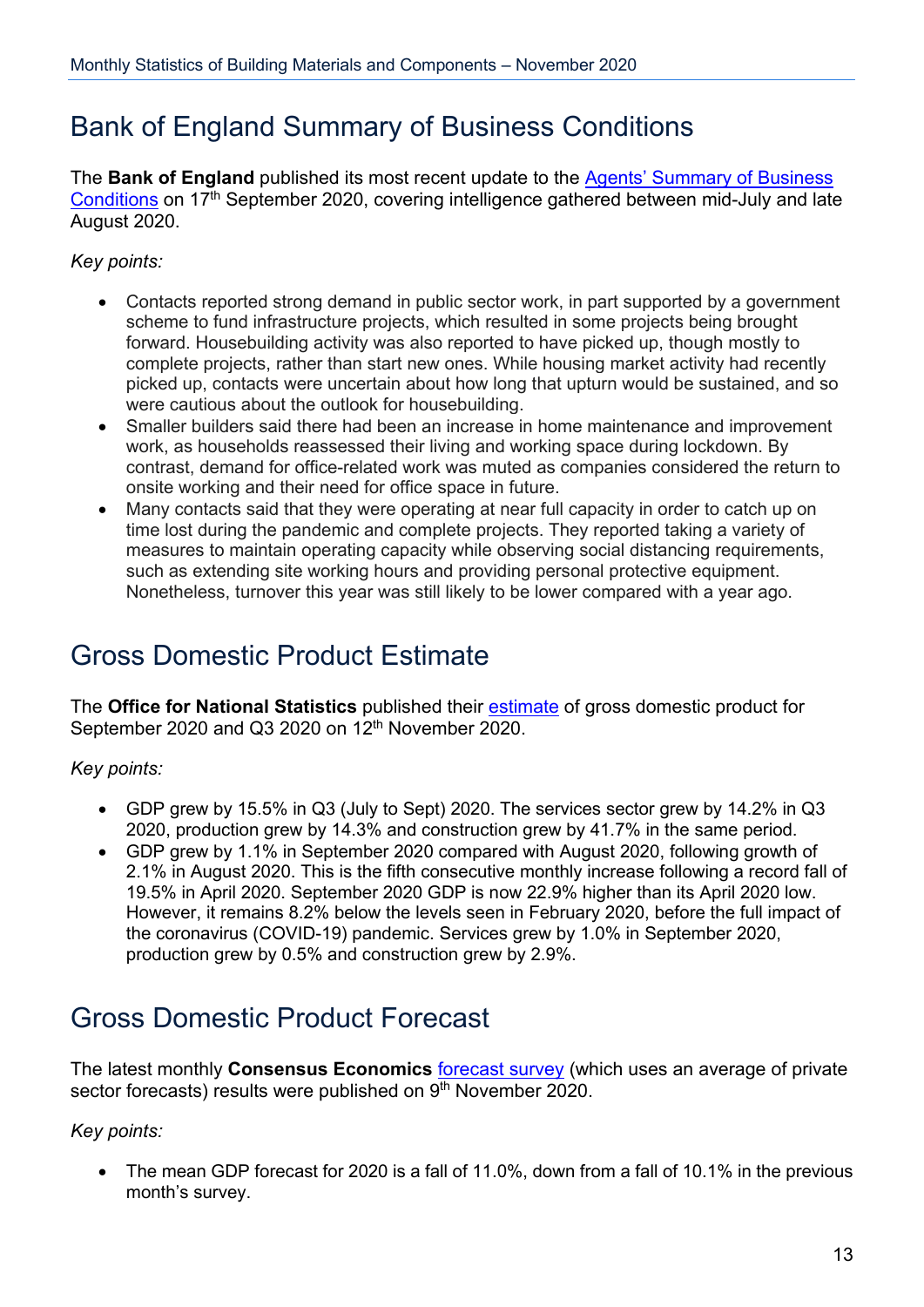• The mean GDP forecast for 2021 is 4.7% growth, down from 5.7% growth in the previous month's survey.

The **Office for Budget Responsibility** published a new [Economic and Fiscal Outlook](https://obr.uk/download/economic-and-fiscal-outlook-november-2020/) on 25<sup>th</sup> November.

• GDP will fall by 11.3% in 2020 in the central scenario, by 10.6% in the upside scenario and by 12.0% in the downside scenario.

### <span id="page-13-0"></span>Construction Output Forecasts

In June 2020, **Experian** published their Summer 2020 [forecasts](http://www.experian.co.uk/economics/economic-forecasts/uk-construction-forecast.html) for the construction sector.

#### *Key points:*

- Output is expected to fall by 24.4% in 2020, due to the impact of Covid-19. It will then grow by 13.9% in 2021 and 8.6% in 2022 to around the level seen in 2016.
- The worst hit sectors are private and public new housing, which are expected to fall by 35% and 38% respectively in 2020. However, both are expected to recover by 25% in 2021 and 10% in 2022. Private commercial new work is forecast to fall by 30% in 2020, with growth of 14% in 2021 and 8% in 2022 only taking the sector back to 2013 levels, due in particular to declines in the retail sector. Private industrial new work is forecast to fall by 16% in 2020, but growth of 13% in 2021 and 5% in 2022 sees the sector returning to 2019 levels.
- Infrastructure new construction is forecast to fall by 14% in 2020, before recovering with growth of 7% in 2021 and 15% in 2022. The strongest driver of growth through the period from 2019 to 2022 is the HS2 project in the rail sector. Public non-housing new work is expected to fall by 19% in 2020, followed by growth of 1% and 6% in 2021 and 2022 respectively, still below the 2019 level.

#### The **Construction Products Association** published updated [scenarios for construction](https://www.constructionproducts.org.uk/news-media-events/news/2020/october/crucial-winter-ahead-for-construction-according-to-the-cpa-s-latest-scenarios/) in October 2020.

- The main scenario for construction output in 2020 is a 14.5% fall as the construction industry shows some signs of recovery from the coronavirus pandemic. Demand for new private housing and private housing repair, maintenance and improvement, as well as strong growth in the infrastructure sector, are expected to support recovery.
- A tick-shaped economic recovery continues to be expected as the most likely outcome, with output for construction rising by 13.5% in 2021 from the sharpest fall on record in 2020. Along with private housing, the infrastructure sector is expected to be critical for growth. With output not falling as sharply this year as in other sectors due to larger sites making social distancing easier, next year's growth will capture the start of main works on HS2, plus ongoing work on major projects such as offshore wind, Thames Tideway and Hinkley Point C. The key risks to the construction industry remain a potential second national lockdown and a 'No Deal' Brexit.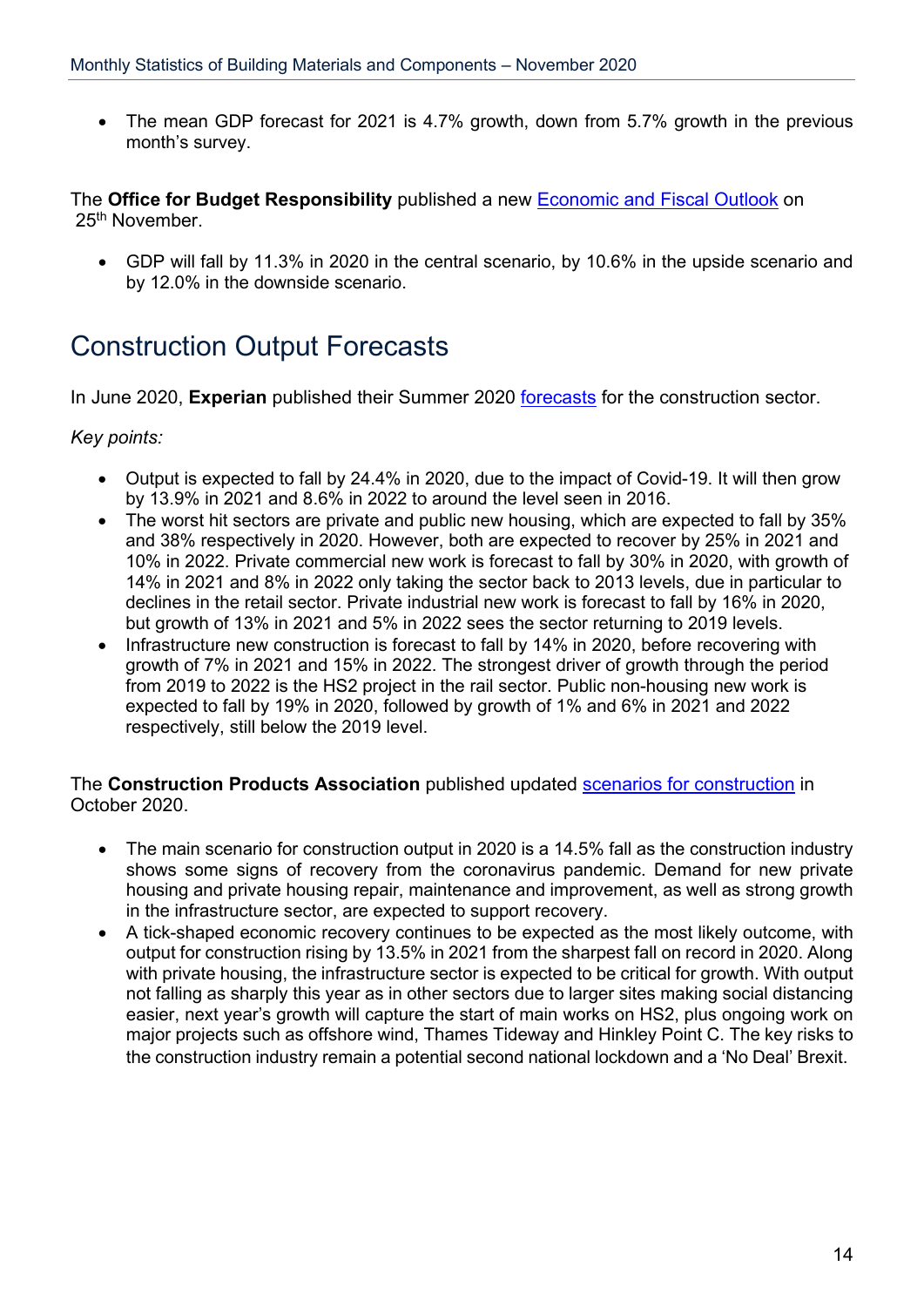### <span id="page-14-0"></span>**Manufacturing**

The latest **Index of Production** data for September 2020 were [published](https://www.ons.gov.uk/economy/economicoutputandproductivity/output/bulletins/indexofproduction/september2020) on 12<sup>th</sup> November 2020 by the Office for National Statistics.

*Key points for the* SIC 23.1-4/7-9 *industry* (includes the manufacture of bricks, tiles and other construction products)*:*

- When comparing September 2020 with September 2019, **output decreased by 10.4%**
- When comparing September 2020 with August 2020, **output increased by 0.1%**

*Key points for the* SIC 23.5-6 *industry* (includes the manufacture of concrete, cement and other products for construction purposes)*:*

- When comparing September 2020 with September 2019, **output decreased by 3.0%**
- When comparing September 2020 with August 2020, **output increased by 2.2%**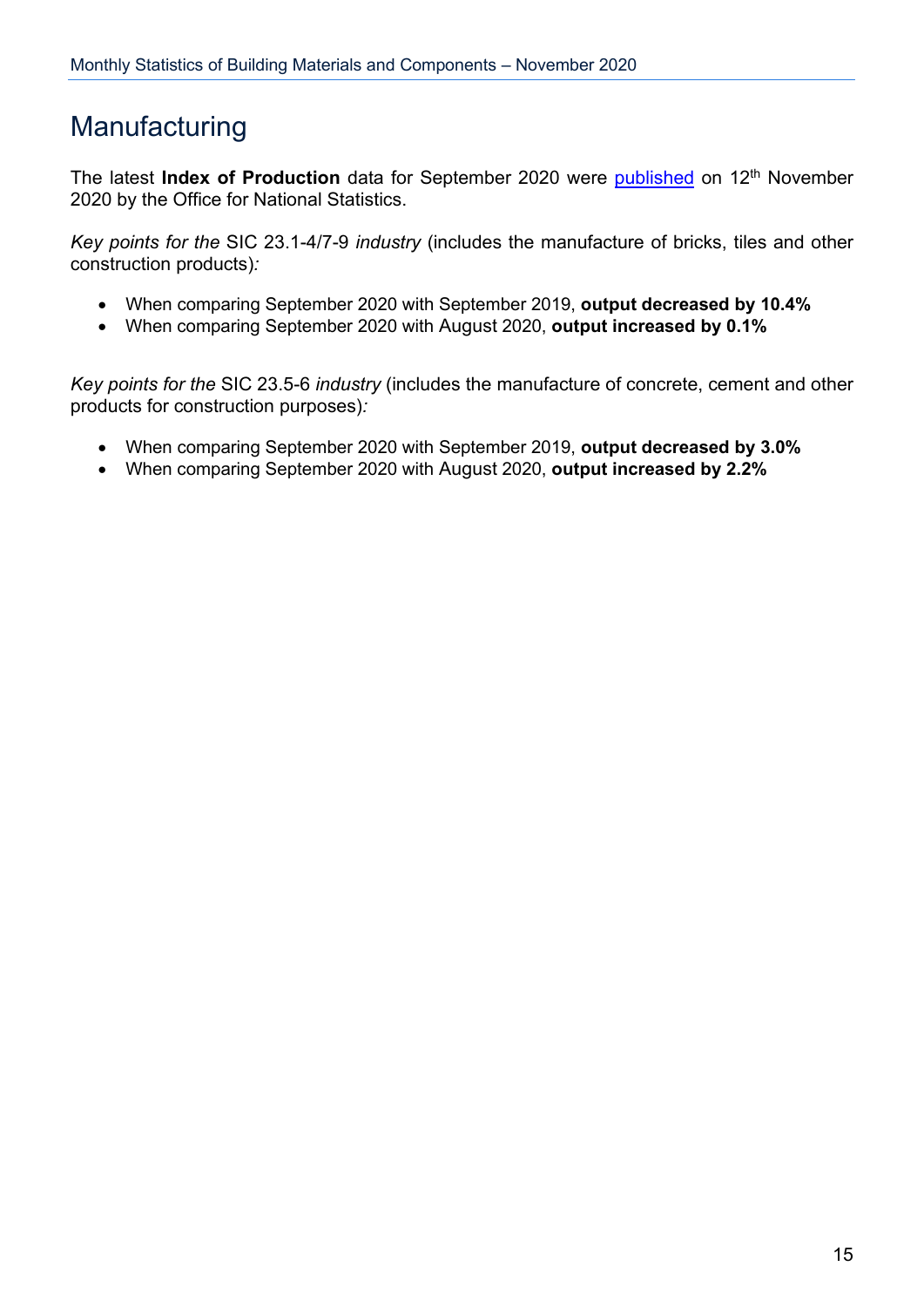## <span id="page-15-0"></span>Accompanying tables

The most recently published bulletin (available in PDF format) and accompanying data tables (available in Excel and ODS format) can be found on BEIS' *Building Materials and Components* [website.](https://www.gov.uk/government/organisations/department-for-business-innovation-skills/series/building-materials-and-components-monthly-statistics-2012) The list of tables in the bulletin is as follows:

- 1 Construction Material Price Indices
- 2 Price Indices of Construction Materials monthly
- 3 Price Indices of Construction Materials annual averages
- 4 Sales of Sand and Gravel in Great Britain (including seasonally adjusted sales)
- 5 Sales of Sand and Gravel by English Regions, Wales and Scotland
- 6 Sales of Sand and Gravel by English and Welsh Counties and Scottish Region
- 7 Slate: Production, Deliveries and Stocks
- 8 Cement and Clinker: Production, Deliveries and Stocks
- 9 Bricks: Production, Deliveries and Stocks for Great Britain (including seasonally adjusted deliveries)
- 10 Bricks: Production, Deliveries and Stocks by English Regions, Wales and Scotland (including seasonally adjusted deliveries)
- 11 Concrete Building Blocks: Production, Deliveries and Stocks for Great Britain
- 12 Concrete Building Blocks: Production, Deliveries and Stocks by English Regions, Wales and Scotland
- 13 Concrete Roofing Tiles and Ready-Mixed Concrete (including seasonally adjusted sales of ready-mixed concrete)
- 14 Value of Overseas Trade in Selected Materials and Components for Constructional Use: Imports (CIF) and Exports (FOB)
- 15 Value of EU and Non-EU Trade in Selected Materials and Components for Constructional Use: Imports (CIF) and Exports (FOB)

Accompanying tables with data relating to 2011 are accessible from [this](https://webarchive.nationalarchives.gov.uk/20120717004736/http:/www.bis.gov.uk/analysis/statistics/construction-statistics/building-materials/building-materials-2011-archive) link.

Accompanying tables for 2005 - 2010 are accessible from [this](http://webarchive.nationalarchives.gov.uk/20110920151722/http:/stats.bis.gov.uk/construction/building/archive.htm) link.

Requests for older data should be sent to **MaterialStats@beis.gov.uk.**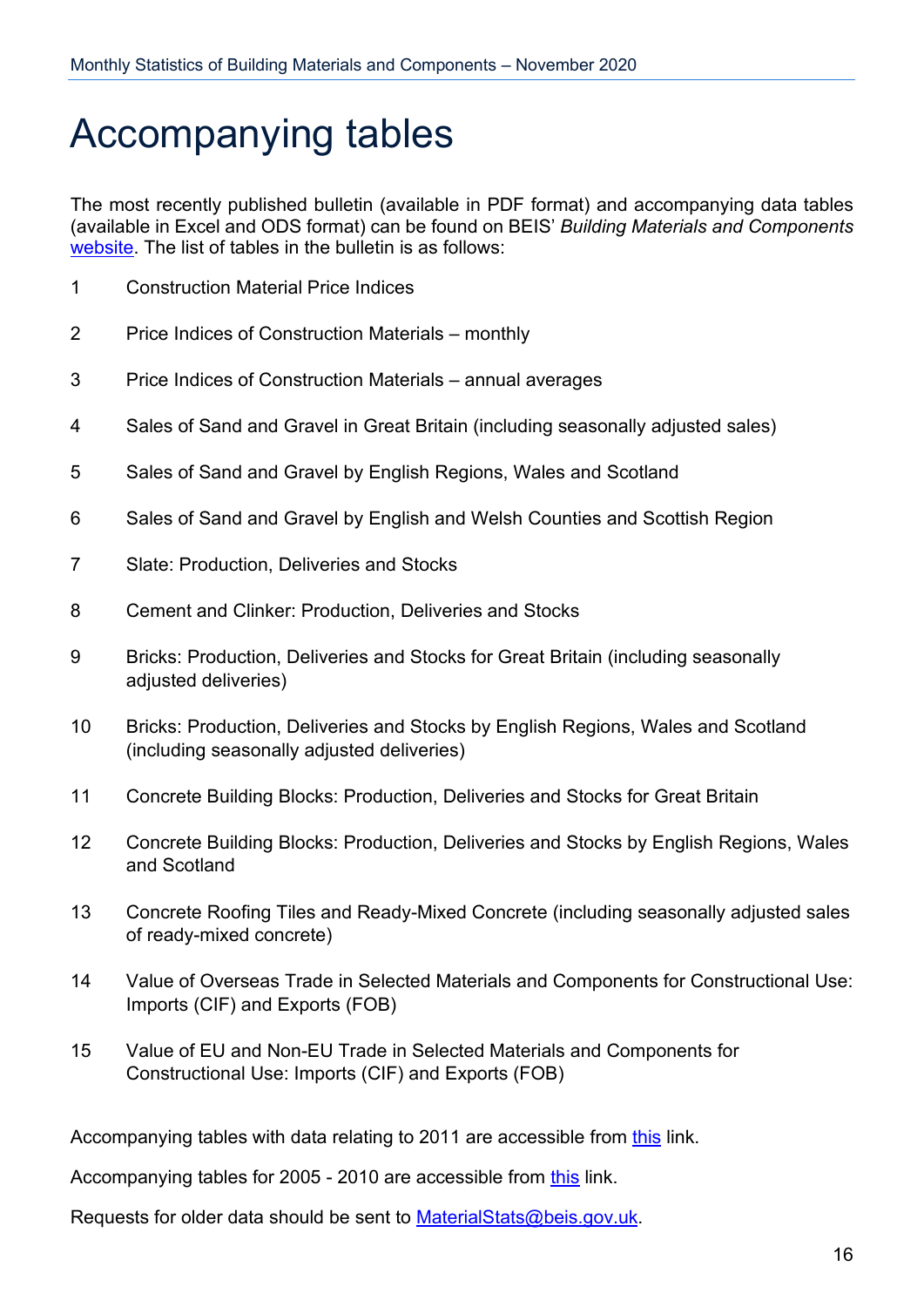## <span id="page-16-0"></span>Technical information

- 1. The Office of National Statistics (ONS) will be replacing the following price indices for construction materials from the November 2020 release of this publication (to be published on 4<sup>th</sup> December 2020) onwards; Sand & Gravel excluding/including levy, Crushed rock excluding/including levy, and Bituminous materials. This affects Tables 1, 2 and 3 in the bulletin and Table 1 in the commentary. Further information is provided in the footnotes of each table. A back series of both the previous and replacement indices will be published alongside the November 2020 release of this publication.
- 2. In work done for the Department for Business, Innovation and Skills (BIS) on improving the quality of statistics published in the Monthly Statistics of Building Materials and Components, the Office for National Statistics' Methodology Advisory Service (MAS) recommended that BIS should start seasonally adjusting key data series (see [ONS/MAS](https://www.gov.uk/government/publications/ons-mas-review-of-building-materials-statistics)  [review of building materials statistics: final report](https://www.gov.uk/government/publications/ons-mas-review-of-building-materials-statistics) for more detail). Seasonal adjustment is widely used in official statistics and aids data interpretation by removing effects associated with the time of the year or arrangement of the calendar. Seasonal effects frequently obscure features of interest in data, such as long-term trends and the effects of unusual occurrences. By removing seasonal effects, users can more readily identify the features of interest.

Following advice from the MAS, and the results of a consultation (see the results of the BIS [consultation on seasonal adjustment](https://www.gov.uk/government/consultations/building-materials-and-components-monthly-statistics-seasonal-data-adjustment) for more detail), BIS agreed to publish seasonally adjusted data for the following series:

Sand and gravel, total sales Concrete blocks, all types deliveries Bricks, all types deliveries Ready-mixed concrete, deliveries

For the initial publication of seasonally adjusted data, data from 1983 onwards will be seasonally adjusted. Subsequently, for each monthly publication, data up to 12 months or 4 quarters previous to the new data point will be revised. Upon the completion of each year's data series, data for the previous 12 years will be revised. BEIS will publish both nonseasonally adjusted and seasonally adjusted data in the tables of this publication. From the June 2015 edition this publication will only use seasonally adjusted data in the commentary for these series.

3. Quality issues related to the *Building Materials and Components* outputs are discussed in the review of the Building Material statistics that was carried out in 2010 by BIS's construction team. The review aimed to ascertain user needs, examine whether existing data collection methodologies are fit for purpose, estimate compliance costs, assess compliance with the Code of Practice and identify options for change.

The full [report](https://www.gov.uk/government/publications/building-materials-statistics-review-final-report) can be found on the BEIS *Building Materials and Components* webpage.

Detailed information on data suppliers, coverage and data collection methodology can be found in sections 2.1-2.10. Quality issues (coverage and accuracy of sample panels,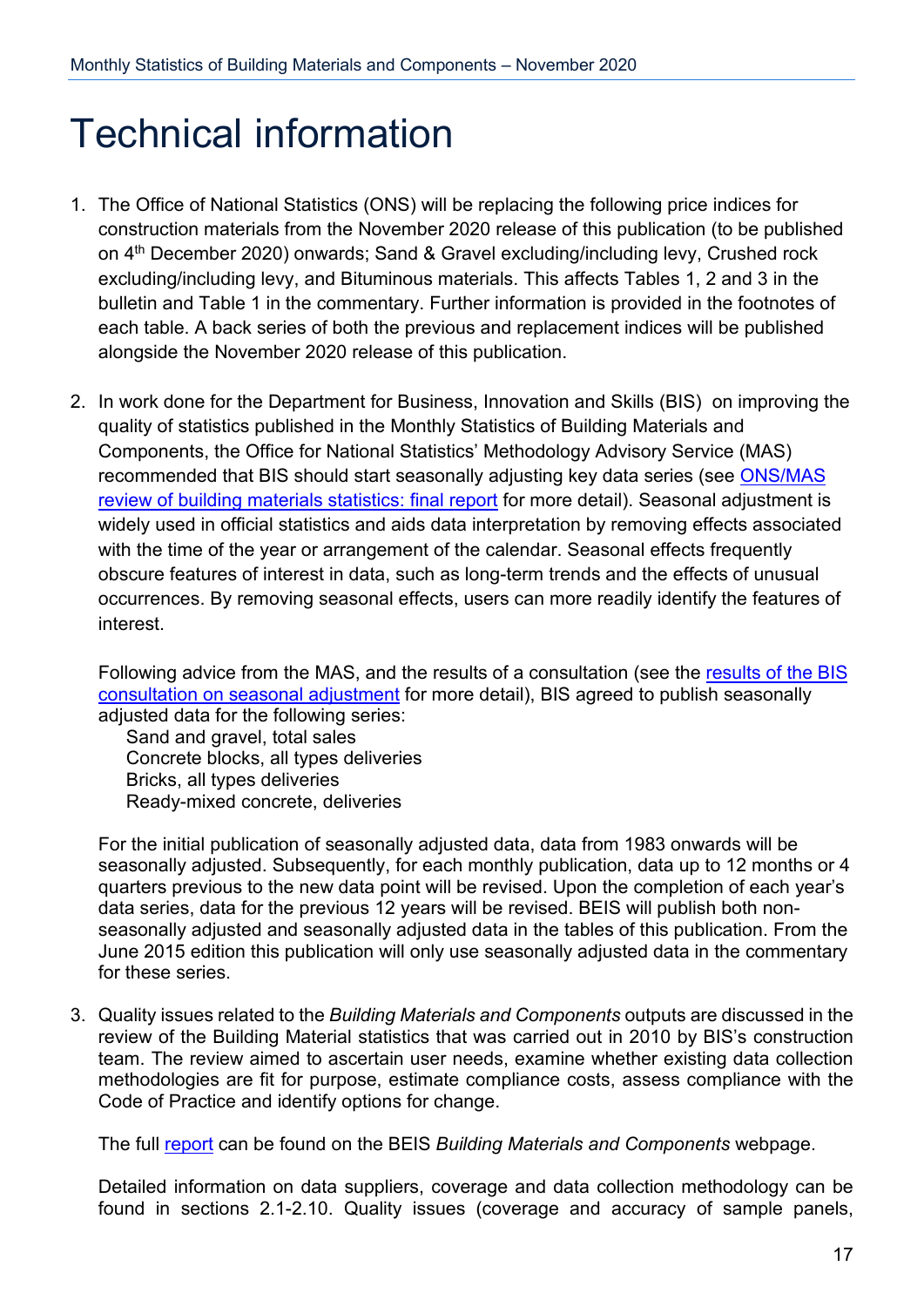response rates, survey results processing, disclosure etc.) and potential measures that could be employed to improve the quality of the statistics are discussed in section 2.11 of the review. Users' views on the quality of the *Building Materials and Components* statistics are given in section 3.3.4. These are derived from a user survey carried out in early 2010, as part of the review (see section 3 for details).

- 4. Following the review, BIS acted on the recommendations including commissioning the Office for National Statistics Methodology Advisory Service (ONS/MAS) to address some of the recommendations from the 2010 review. In July 2011, MAS published their [interim report.](https://www.gov.uk/government/publications/ons-mas-review-of-building-materials-statistics) In July 2012, MAS published their [final report.](https://www.gov.uk/government/publications/ons-mas-review-of-building-materials-statistics)
- 5. HM Revenue and Customs use administrative sources to produce Overseas Trade Statistics. A [Statement of Administrative Sources](https://www.gov.uk/government/publications/building-materials-statistics-administrative-sources) used to compile construction material trade statistics is available on the BEIS *Building Materials and Components* webpage:

Separately, HM Revenue and Customs also have a **Statement of Administrative Sources** which covers Overseas Trade Statistics.

- 6. [The pre-announcement of any major changes to samples or methodology](https://www.gov.uk/government/publications/amendments-to-building-materials-and-components-monthly-statistics) also details some methodological changes to the collection of data.
- 7. The following table gives a summary of response rates related to some of the latest survey results. Where the response rate is less than 100%, estimates are made for missing values.

| For latest data used                       | <b>Bulletin table number</b> | <b>Response rate</b> |
|--------------------------------------------|------------------------------|----------------------|
|                                            |                              |                      |
| <b>Quarterly Sand and Gravel</b>           | 4, 586                       | 76%                  |
| Quarterly Sand and Gravel - Land Won       | 4, 586                       | 75%                  |
| Quarterly Sand and Gravel - Marine Dredged | 4,5 & 6                      | 86%                  |
| <b>Quarterly Slate</b>                     |                              | 100%                 |
| <b>Quarterly Concrete Roofing Tiles</b>    | 13                           | 80%                  |
| Monthly Bricks Provisional data            | 9                            | 100%                 |
| <b>Monthly Bricks Final data</b>           | 9 & 10                       | 100%                 |
| <b>Monthly Concrete Blocks</b>             | 11 & 12                      | 90%                  |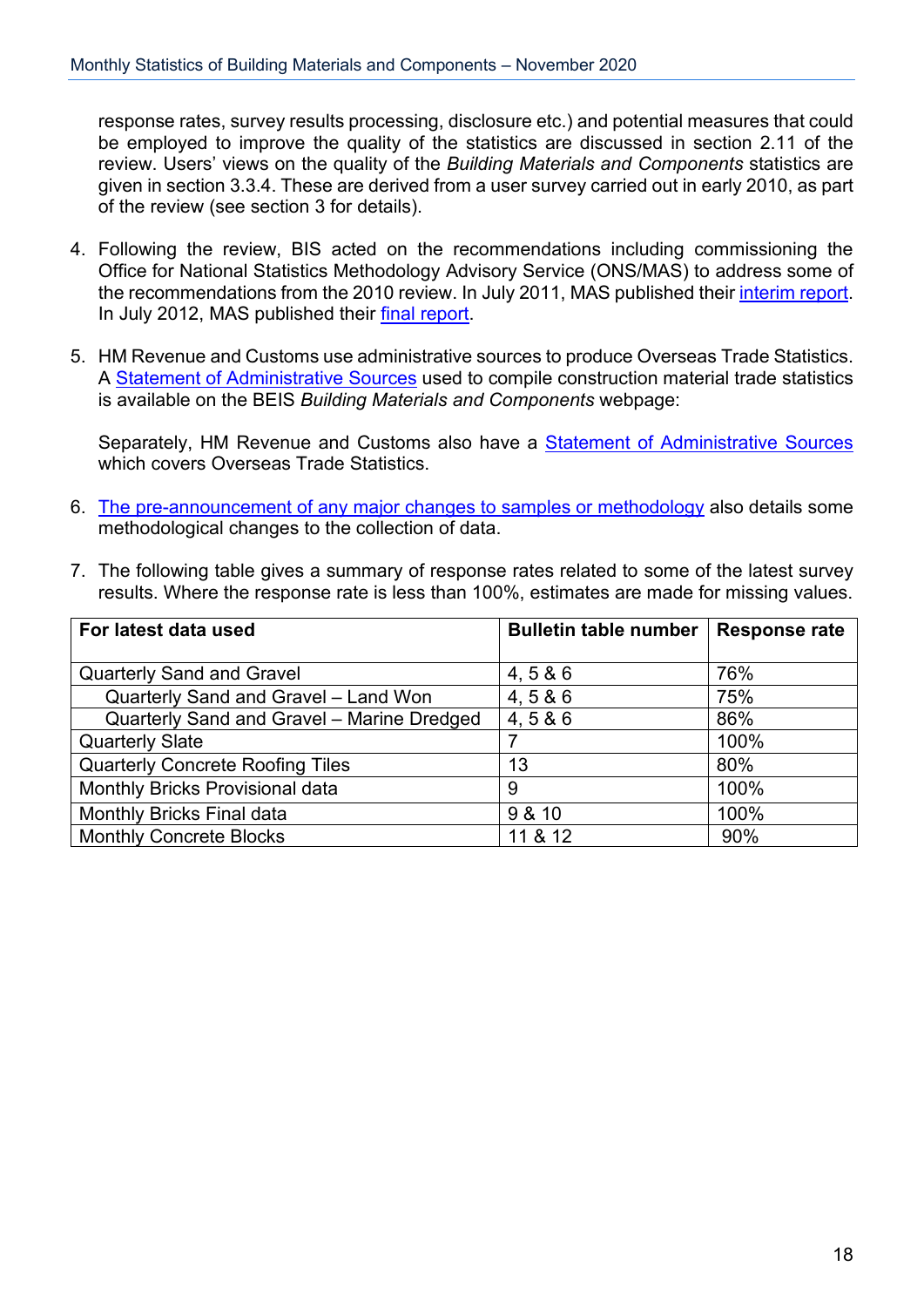## <span id="page-18-0"></span>**Definitions**

| <b>Production</b>                   | Products completed and ready for dispatch                                                              |
|-------------------------------------|--------------------------------------------------------------------------------------------------------|
| <b>Deliveries</b>                   | Sold products which have left the premises                                                             |
| <b>Stocks</b>                       | Manufacturer's stocks                                                                                  |
| <b>CIF</b>                          | Cost, insurance and freight (for more information on shipping terms,<br>visit the <b>HMRC</b> website) |
| <b>FOB</b>                          | Free on-board (for more information on shipping terms, visit the<br><b>HMRC</b> website)               |
| Sand and gravel -<br>land won       | Sand and gravel from pits and quarries, including that derived from<br>beaches and rivers              |
| Sand and gravel -<br>marine dredged | Sand and gravel derived from seas and estuaries                                                        |

## <span id="page-18-1"></span>Further information

### <span id="page-18-2"></span>Future updates to these statistics

The next publication in this series will be on 13<sup>th</sup> January 2021.

### <span id="page-18-3"></span>Related statistics

- 1. [Construction Statistics: Sources and Outputs](http://www.ons.gov.uk/ons/rel/construction/construction-statistics/construction-statistics--sources-and-outputs/construction-stats--sources-and-outputs.pdf) lists the known sources of information available on the construction industry and their outputs. These include information on employees, employment, enterprises, output and new orders in the construction industry as well as the contribution of the industry to the economy. Related information, for example housing, is also included.
- 2. The [Construction Statistics Annual](http://www.ons.gov.uk/ons/publications/all-releases.html?definition=tcm%3A77-21528) brings together a wide range of statistics currently available on the construction industry from a variety of sources and provides a broad perspective on statistical trends in the construction industry, with some international comparisons.
- 3. In its monthly **Index of Production (IoP)** [publication,](http://www.ons.gov.uk/ons/rel/iop/index-of-production/index.html) the Office for National Statistics publishes Gross Value Added (seasonally adjusted, UK) data for the following two industries:
	- SIC 23.1-4/7-9 industry, which includes the manufacture of bricks, tiles and other construction products.
	- SIC 23.5-6 industry, which includes the manufacture of concrete, cement and other products for construction purposes.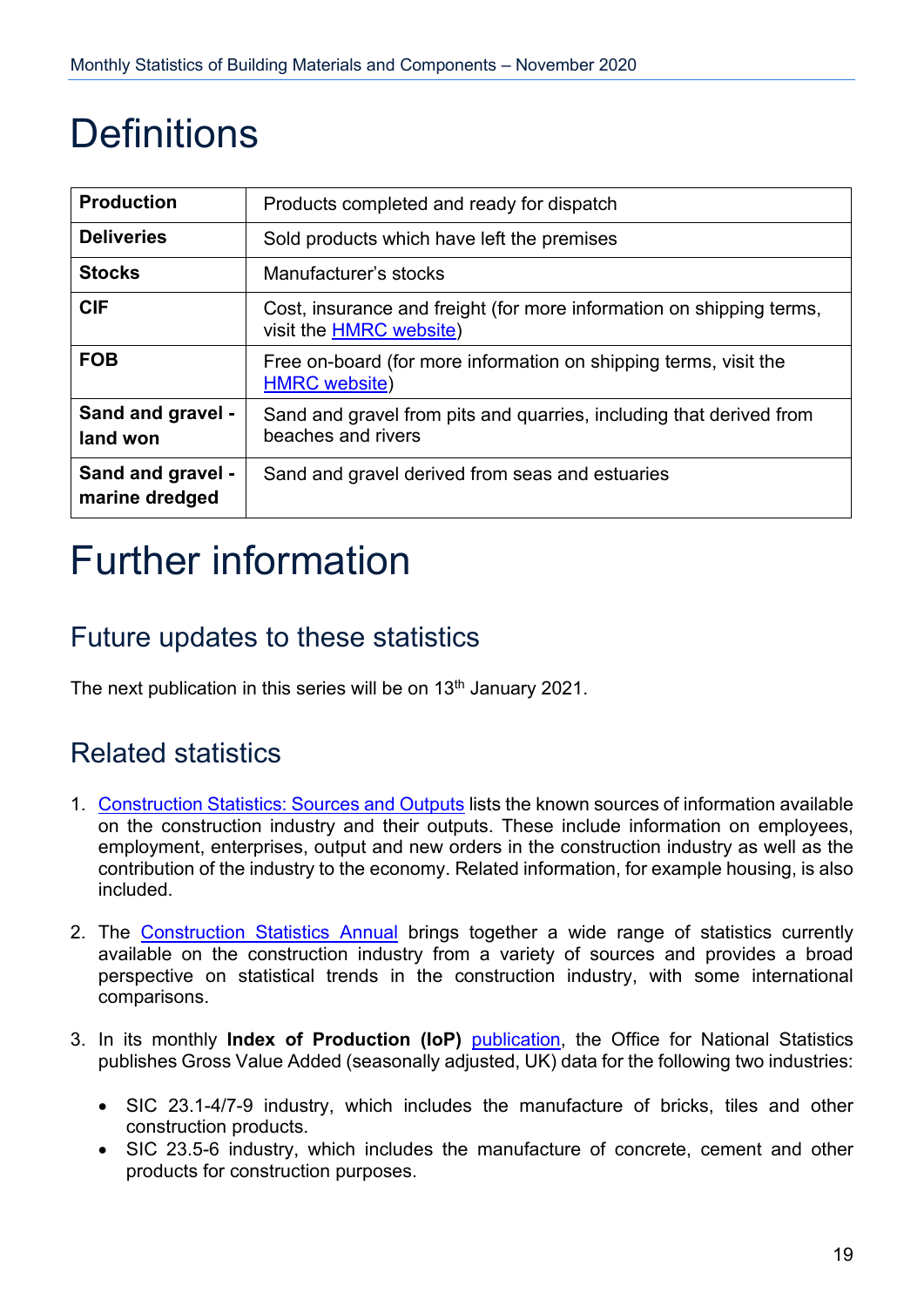These data are not directly comparable with the data in this bulletin, due to differences in coverage and methodology. They are nevertheless useful in illustrating the latest output trends of related construction materials as measured by the Office for National Statistics.

### <span id="page-19-0"></span>Revisions policy

- 1. Our [revisions policy](https://www.gov.uk/government/publications/building-materials-statistics-revisions-policy) can be found on the BEIS Building Materials webpage.
- 2. [The pre-announcement of any major changes to samples or methodology](https://www.gov.uk/government/publications/amendments-to-building-materials-and-components-monthly-statistics) and [Summary of](https://www.gov.uk/government/publications/revisions-to-building-materials-statistics-since-december-2011-summary)  [Revisions](https://www.gov.uk/government/publications/revisions-to-building-materials-statistics-since-december-2011-summary) give further information on revisions and other changes to data and can also be found on the BEIS Building Materials webpage.

### <span id="page-19-1"></span>Uses of these statistics

The *Building Materials and Components* statistics are used for a variety of purposes, including policy development and evaluation concerning the construction products industry, as well as monitoring market trends. In a wider context, the figures are regularly reported in the construction press to facilitate market analysis and business planning for its wide range of readers. The statistics are also increasingly used by financial institutions for assessing market information and industry trends. For more information on the uses of the Building Materials statistics, their usefulness to users and users' views on the quality of these statistics, see Section 3 of the *Building Materials and Components* [review.](https://www.gov.uk/government/publications/building-materials-statistics-review-final-report)

### <span id="page-19-2"></span>User engagement

Users are encouraged to provide comments and feedback on how these statistics are used and how well they meet user needs. Comments on any issues relating to this statistical release are welcomed and should be sent to: [materialstats@beis.gov.uk](mailto:materialstats@beis.gov.uk)

The Consultative Committee on Construction Industry Statistics (CCCIS) meets twice a year, chaired by BEIS, to discuss issues relating to the collection and dissemination of UK construction statistics. The CCCIS has a wide membership representing government, the construction industry and independent analysts. [Minutes of previous CCCIS meetings](https://www.gov.uk/government/publications/cccis) are available from the BEIS building materials web page.

The BEIS statement on [statistical public engagement and data standards](https://www.gov.uk/government/publications/beis-standards-for-official-statistics/statistical-public-engagement-and-data-standards) sets out the department's commitments on public engagement and data standards as outlined by the Code [of Practice for Statistics.](https://www.statisticsauthority.gov.uk/code-of-practice/)

### <span id="page-19-3"></span>National Statistics designation

National Statistics status means that our statistics meet the highest standards of trustworthiness, quality and public value, and it is our responsibility to maintain compliance with these standards.

The statistics last underwent a full [assessment](https://www.statisticsauthority.gov.uk/wp-content/uploads/2015/12/images-assessmentreport168statisticsonbuildingmaterialsandcomponent_tcm97-41328.pdf) against the [Code of Practice for Statistics](https://www.statisticsauthority.gov.uk/code-of-practice/) in 2011.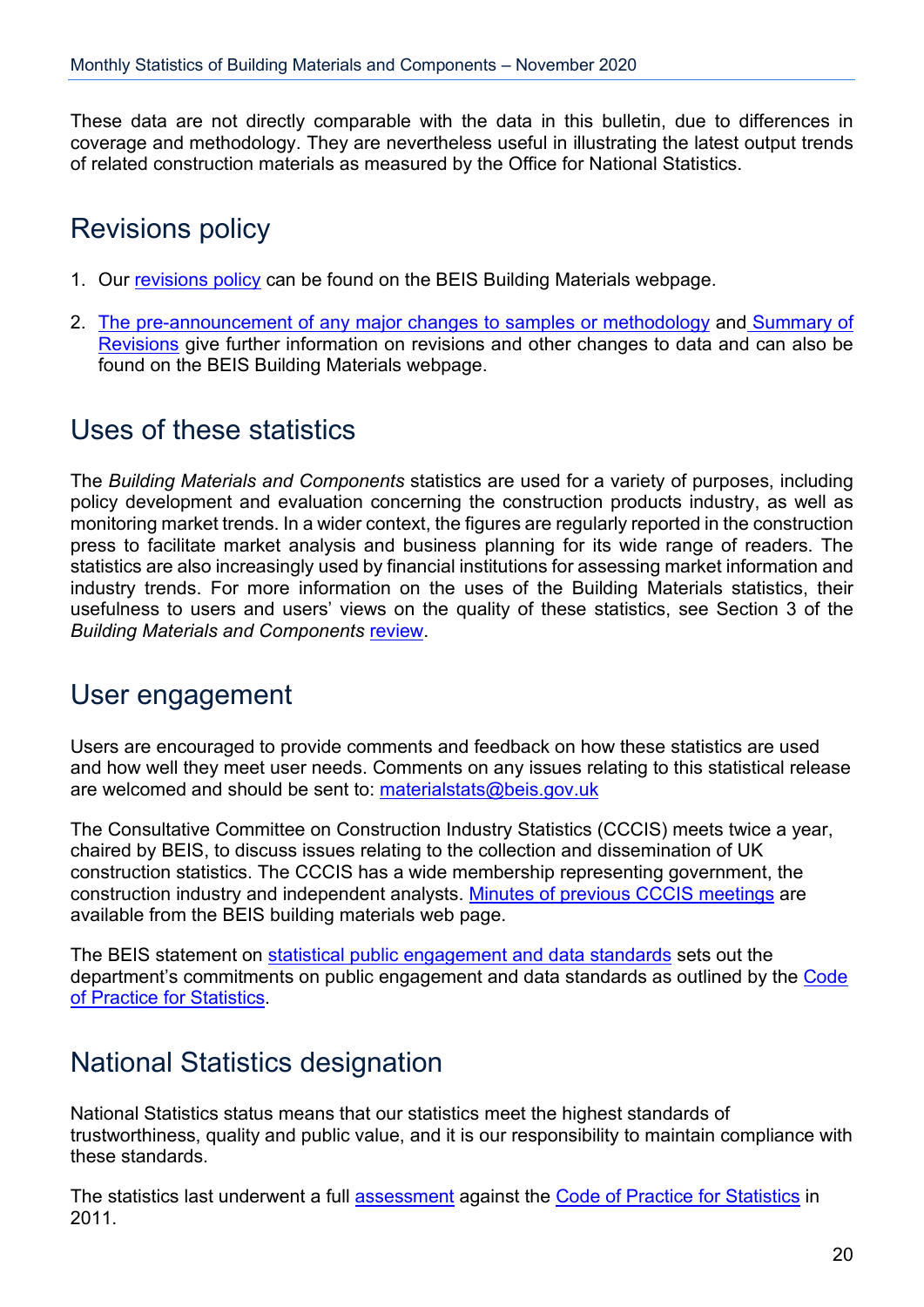Since the latest review by the Office for Statistics Regulation, we have continued to comply with the Code of Practice for Statistics, and have made the following improvements:

- carried out a public consultation and introduced publication of [seasonally adjusted](https://www.gov.uk/government/consultations/building-materials-and-components-monthly-statistics-seasonal-data-adjustment) data on deliveries of sand and gravel, concrete blocks, bricks, and ready-mixed concrete
- in response to the cessation of MHCLG's Annual Minerals Raised Inquiry, which previously supplied the sampling frame for the land-won sand and gravel survey, we have:
	- o changed the survey from sample survey to a census, increasing the panel from 200 sites to around 500 sites
	- o refreshed the panel of sites annually using information from the British Geological Survey
	- o made the survey statutory under the [Statistics of Trade Act 1947,](http://www.legislation.gov.uk/ukpga/Geo6/10-11/39/contents) bringing it into line with the marine-dredged sand and gravel survey
- improved the design of the **blocks survey**, making it fully monthly instead of a mixture of monthly and quarterly data collection
- introduced the publication of the tables in an OpenDocument (ODS) spreadsheet, in addition to Microsoft Excel and PDF
- rebased all price indices series to 2015=100 in the November 2020 publication

### <span id="page-20-0"></span>**Contact**

- Responsible statistician: Frances Pottier
- Email: materialstats@beis.gov.uk
- Media enquiries: 020 7215 1000
- Public enquiries: +44 (0)207 215 1953